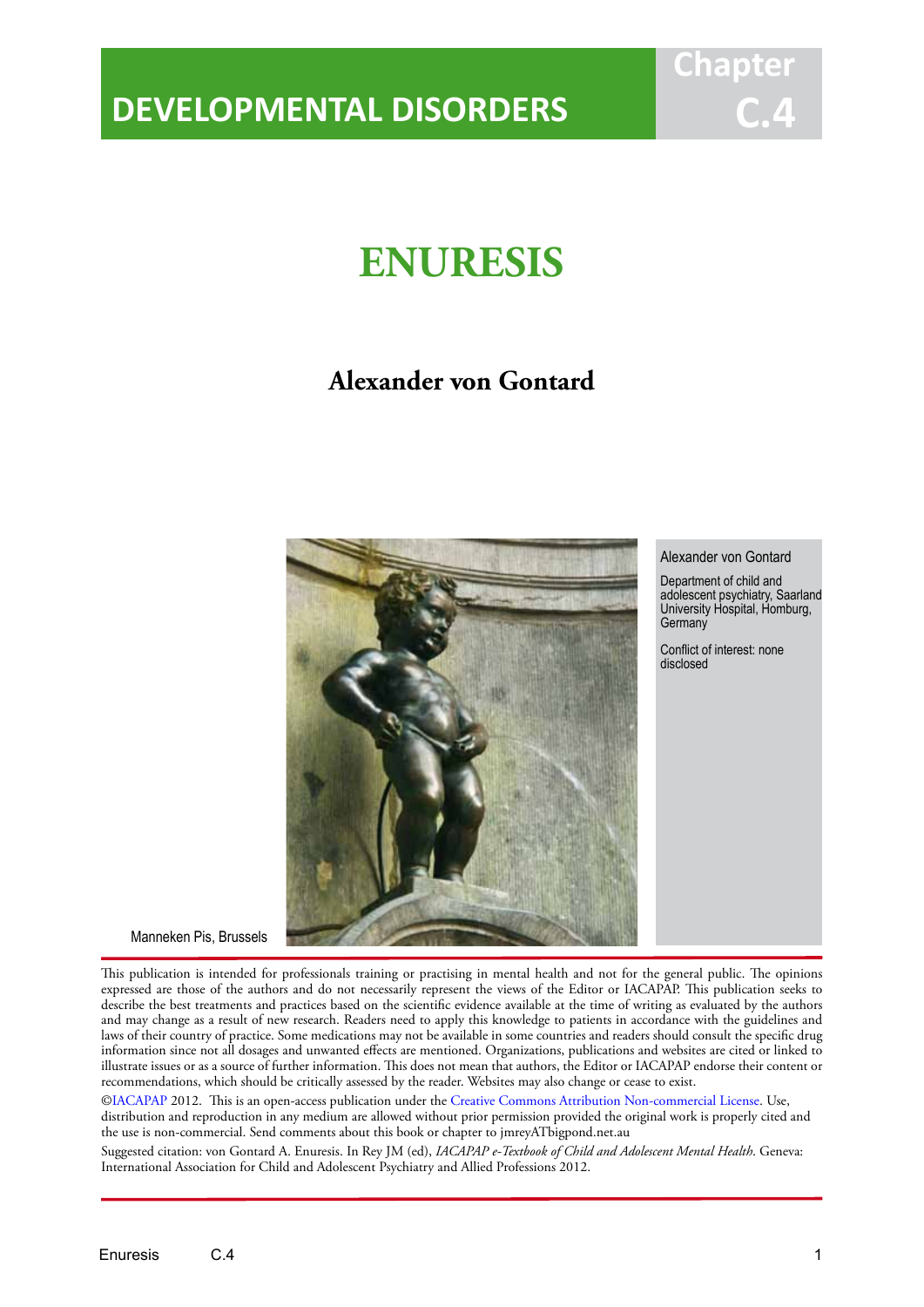I nuresis constitutes a very common group of disorders in childhood that occur world-wide at approximately the same rate. 10% of all 7-year-olds, wet the bed at night and 2% to 3% during the day. Despite a high remission r occur world-wide at approximately the same rate. 10% of all 7-year-Jolds, wet the bed at night and  $2\%$  to  $3\%$  during the day. Despite a high remission rate, still 1% to 2% of all adolescents are affected by nocturnal enuresis and less than 1% by daytime wetting. The vast majority of elimination disorders are functional, i.e., not due to neurological, structural or medical causes (von Gontard & Neveus, 2006).

Enuresis is associated with emotional distress in both children and parents, which is reversible once children become dry. Achieving continence is therefore the main goal of treatment and will lead to an improvement of self-worth and self-confidence (Longstaffe et al, 2000). On the other hand, 20%-40% of all children with enuresis have additional, comorbid psychological disorders, not only externalising conditions such as attention deficit hyperactivity disorder (ADHD) and oppositional defiant disorder (ODD) but also internalising disorders such as depression. These comorbid conditions require separate assessment and treatment – in addition to the symptom-oriented treatment of the child's elimination disorder.

Most types of enuresis can be treated effectively with counselling and cognitive-behavioural approaches but some may require additional medication. These therapies can in most cases be provided in primary care outpatient settings – provided that they are based on a correct diagnosis and that child and parents are given adequate professional care with sufficient time. The aim of this chapter is to provide a practical approach to the assessment and treatment of children with enuresis that can be implemented in different settings even in those with limited resources.

### **DEFINITION AND CLASSIFICATION**

Enuresis is defined by both ICD-10 (World Health Organisation, 2008) and DSM-IV-TR (American Psychiatric Association, 2000) as involuntary (or even intentional) wetting in children 5 years of age or older after organic causes have been ruled out. The wetting must have persisted for at least three months to be considered a disorder. According to ICD-10, enuresis is diagnosed if wetting occurs two times a month in children under 7 years of age and once a month in children 7 years and older. The criteria according to DSM-IV is less precise: the voiding must occur at least twice per week or else must cause clinically significant distress or impairment in social, academic (occupational) or other important areas of functioning. Both ICD-10 and DSM-IV-TR describe nocturnal, diurnal or combined enuresis – no other subtypes are included. Also, ICD-10 excludes a diagnosis of enuresis if other psychiatric disorders are present. Both ICD-10 and DSM-IV-TR are outdated and do not reflect newer research findings in this field. Unfortunately, the proposed DSM-5 criteria are not very useful and may even constitute a step back from DSM-IV. The Children's Continence Society (ICCS) (Neveus et al., 2006) has proposed newer, more practical suggestions, which are being revised in 2012. The aim is to provide simple, descriptive clinical terms that can be used in all settings world-wide.

According to the ICCS criteria, *enuresis* denotes an intermittent (i.e., not continuous) wetting during sleep in children after their fifth birthday. The term *nocturnal* can be added for clarity (i.e., enuresis and nocturnal enuresis are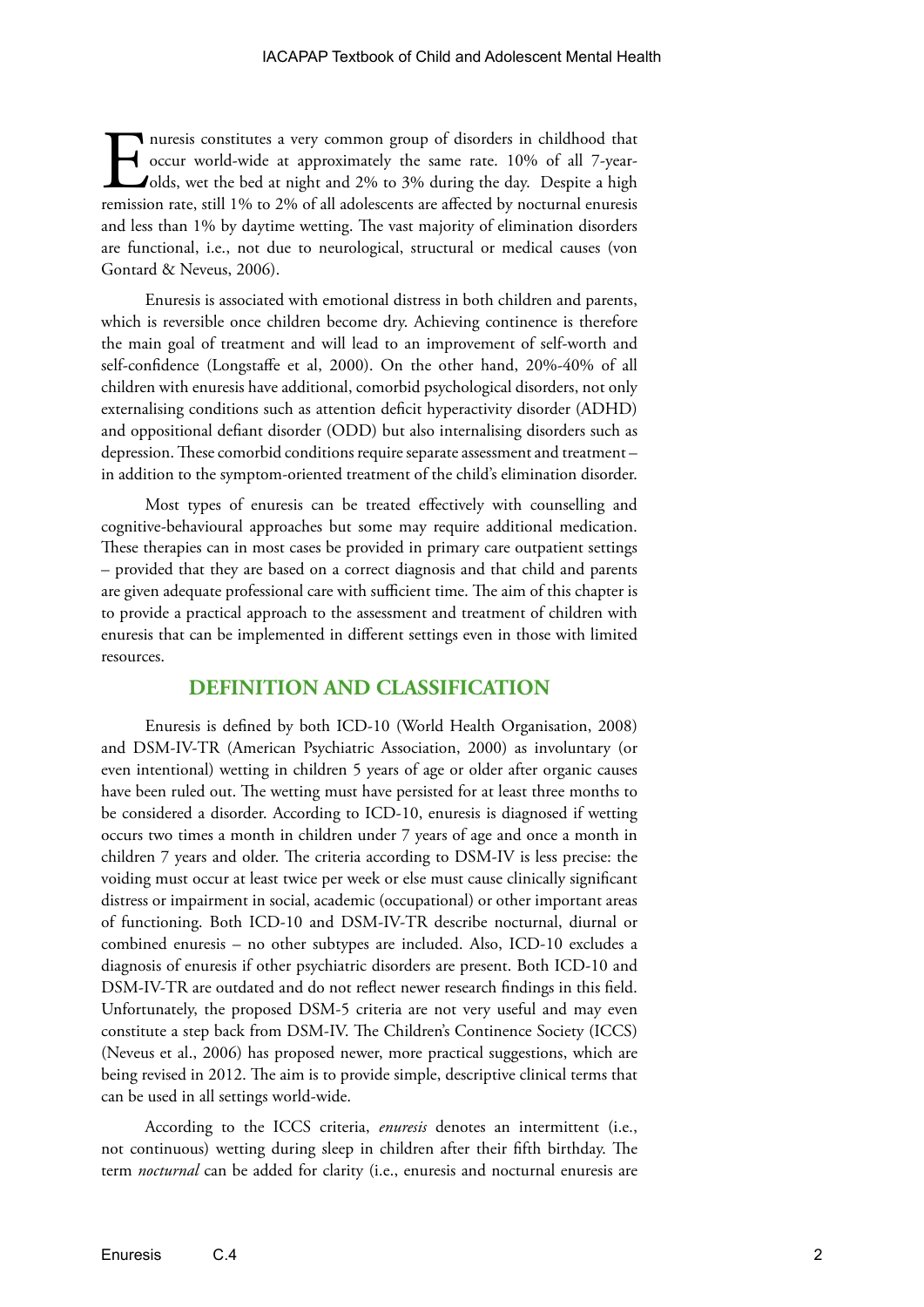| Table C.4.1<br>Definitions according to the Children's Continence<br><b>Society</b> |                                                                                                                |  |  |  |
|-------------------------------------------------------------------------------------|----------------------------------------------------------------------------------------------------------------|--|--|--|
| <b>Symptom</b>                                                                      | <b>Disorder</b>                                                                                                |  |  |  |
| Intermittent wetting during sleep<br>Age 5 or more                                  | Enuresis or nocturnal enuresis                                                                                 |  |  |  |
| Daytime wetting<br>Age 5 or more                                                    | Urinary incontinence or daytime urinary<br>incontinence (not "diurnal enuresis"). In most<br>cases functional. |  |  |  |
|                                                                                     |                                                                                                                |  |  |  |

synonyms). Daytime wetting is termed *urinary incontinence*, which can be organic (structural, neurogenic or due to other physical causes) or functional. As the vast majority of cases are functional, most children with daytime wetting would be considered to have some form of functional urinary incontinence. According to these criteria, the term *diurnal enuresis* is obsolete and should be avoided. If children wet during sleep and during the day, they would receive two diagnoses: enuresis *and* urinary incontinence.

The classification of enuresis is simple. Only two aspects need to be considered: the longest dry period and if lower urinary tract symptoms are present:

- *• Primary enuresis* means that the child has been dry for less than 6 months (or not at all)
- *• Secondary enuresis* means that a relapse after a dry period of at least 6 months has occurred.

The dry period can occur at any age; also, it does not matter if it came about spontaneously or was achieved by treatment. This distinction is important because children with *secondary enuresis* have experienced stressful life-events (such as separation of parents, birth of siblings, etc.) more often and have higher rates of comorbid psychiatric disorders (Järvelin et al, 1990; von Gontard et al, 2011b). These issues have to be considered in assessment and treatment, otherwise the treatment of primary and secondary enuresis is exactly the same.

The presence of lower urinary tract symptoms is more important as it carries implications for treatment. Children who wet during sleep and do not have daytime symptoms suggesting disturbances of bladder function are suffering from *monosymptomatic* enuresis. In other words, they wet at night but bladder storage and emptying is completely normal (i.e., children go to the toilet 5-7 times during the day, do not postpone micturition with the use of holding manoeuvres, do not experience urge symptoms and can empty their bladders without problems). In these cases, treatment can focus on the wetting episodes during sleep without further preliminary procedures.

Children who have lower urinary tract symptoms and may have gastrointestinal symptoms, such as constipation and soiling, have *nonmonosymptomatic* enuresis. In non-monosymptomatic nocturnal enuresis, daytime symptoms have to be treated first before addressing the night-time wetting. The terms monosymptomatic and non-monosymptomatic are based entirely on history and verified by voiding diaries, i.e., are based on clinical assessment only (von Gontard & Neveus, 2006).



James Joyce wet his bed. The first page of Joyce's *Portrait of the Artist as a Young Man* contains the following: "when you first wet the bed it is warm and then it gets cold. His mother put on the oilsheet. That had the queer smell" (Gill, 1995). Portrait by Robert Amos www.robertamos.com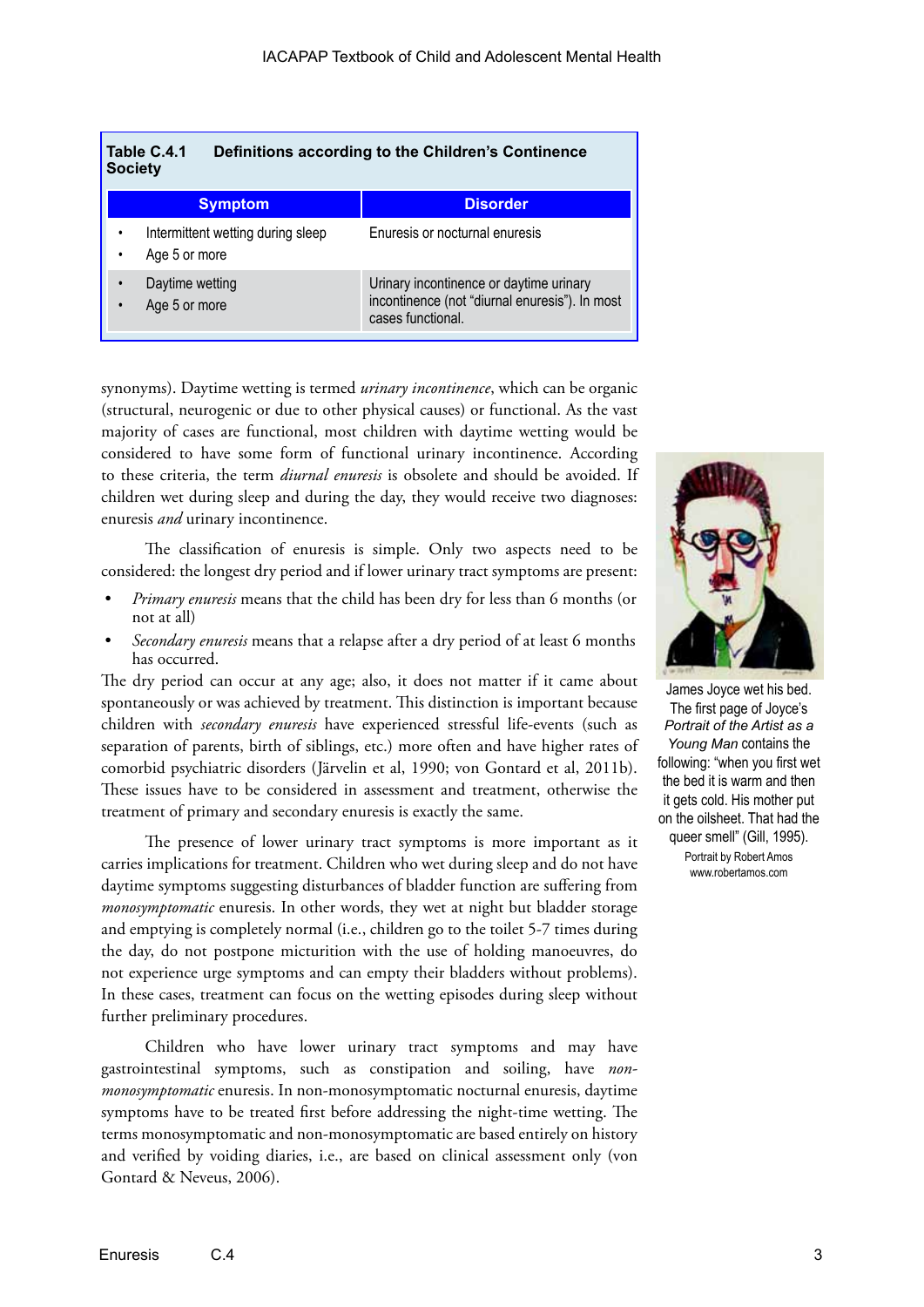

The classification of daytime urinary incontinence is more complex. Most types are functional – organic urinary incontinence is rare and can be due to structural, neurogenic or other medical causes. The three main syndromes of functional urinary incontinence are:

- Urge incontinence
- Voiding postponement, and
- Dysfunctional voiding.

Rare types include: stress incontinence, giggle incontinence, detrusor underactivity and others. Each one of these types of urinary incontinence has typical symptoms.

*Urge incontinence or overactive bladder* is characterised by urge symptoms, increased micturition frequency and small voided volumes. By contrast, low micturition frequency and postponement of micturition is typical in *voiding postponement*. In both cases children employ holding manoeuvres to avoid wetting.

*Dysfunctional voiding* is a disorder of the emptying phase: instead of relaxing the sphincter muscle, it is contracted paradoxically. Straining and an interrupted urine stream are indicative of this disorder.

*Stress incontinence* is rare in children – in contrast to adults. Wetting during coughing, sneezing (i.e., any increase of intra-abdominal pressure) and small volumes are typical. *Giggle incontinence* is characterised by wetting during laughing, large volumes with apparently complete emptying. *Detrusor underactivity*, a decompensation of the detrusor muscle, is marked by an interrupted stream; consequently, emptying the bladder is possible only by straining.

# **Urge**:

The strong, sudden need to urinate.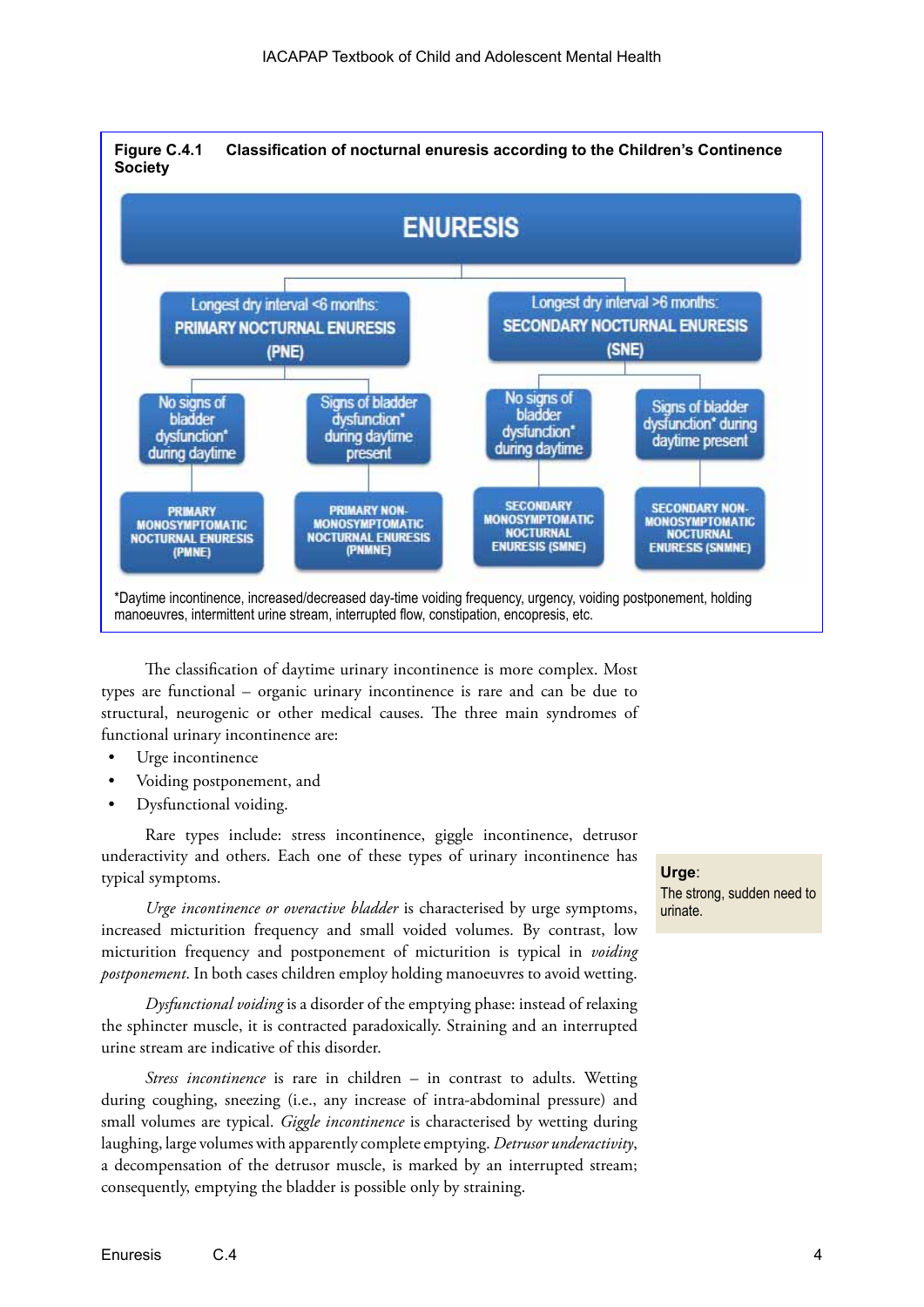| $1800$ $-1.2$ . Oldssmeation of advising wealing panelional dimaily<br>incontinence) and key distinguishing symptoms |                                                                                                         |  |  |  |
|----------------------------------------------------------------------------------------------------------------------|---------------------------------------------------------------------------------------------------------|--|--|--|
| <b>Type</b>                                                                                                          | <b>Key symptoms</b>                                                                                     |  |  |  |
| Urge incontinence (overactive<br>bladder)                                                                            | Urge<br>Frequency more than 7 times per day<br>$\bullet$<br>Small volume voided                         |  |  |  |
| Voiding postponement                                                                                                 | Infrequent micturition $(5 \times 5)$ times per day)<br>٠<br>Postponement<br>٠                          |  |  |  |
| Dysfunctional voiding                                                                                                | Straining to initiate and during micturition<br>Interrupted stream of urine                             |  |  |  |
| Stress incontinence                                                                                                  | Wetting during coughing, sneezing<br>Small volumes<br>٠                                                 |  |  |  |
| Giggle incontinence                                                                                                  | Wetting during laughing<br>$\bullet$<br>Large volumes with apparently complete<br>$\bullet$<br>emptying |  |  |  |
| Detrusor underactivity                                                                                               | Interrupted stream<br>٠<br>Emptying of bladder possible only by<br>٠<br>straining                       |  |  |  |

**Table C.4.2 Classification of daytime wetting (functional urinary** 

As daytime urinary incontinence (and non-monosymptomatic enuresis) can be identified by altered rates of micturition frequency and volume, it is helpful to know the normal values (these are only an approximation), which are shown in Table C.4.2. Normally, children void 5 to 7 times a day. The normal voided volume in millilitres can be calculated by adding one to the age of the child and multiplying by 30. For example a normal amount of micturition in an 8 year old child would be:  $8 + 1 = 9$ ;  $9 \times 30 = 270$  ml.

The aim of treatment is to achieve long-term continued and complete dryness, not just a reduction of symptoms. Regrettably, this is not achieved in all cases; for some children and families, however, a reduction in the frequency of episodes can provide relief and has been shown to improve self-esteem (Longstaffe et al, 2000).

#### **EPIDEMIOLOGY**

*Enuresis* is 2-3 times more common than daytime urinary incontinence; it is 1.5 to 2 times more common in boys than girls. Prevalence of night wetting decreases with increasing age: 20% in 4 year olds, 10% in 7 year olds, 1%-2% in adolescents, and 0.3%-1.7% among adults (von Gontard & Neveus, 2006). Prevalence depend on how enuresis is defined, especially on the number of wet nights required. In a large population study of 8151 children aged 7½ years, 15.5% had nocturnal enuresis (boys 20.2%, girls 10.5%). Frequent enuresis, defined by two or more wet nights per week, affected only 2.6% of them (boys 3.6%, girls 1.6%) (Butler et al, 2005). Primary is more common than secondary enuresis, with comparable rates at the age of 7 years (Fergusson et al, 1986). Monosymptomatic enuresis is twice (68.5%) as common as non-monosymptomatic enuresis (31.5%) (Butler et al, 2006).

#### **Approximate normal values in childhood**

Micturition frequency

5-7 times per day

#### Voided volumes

• (age + one) multiplied by 30ml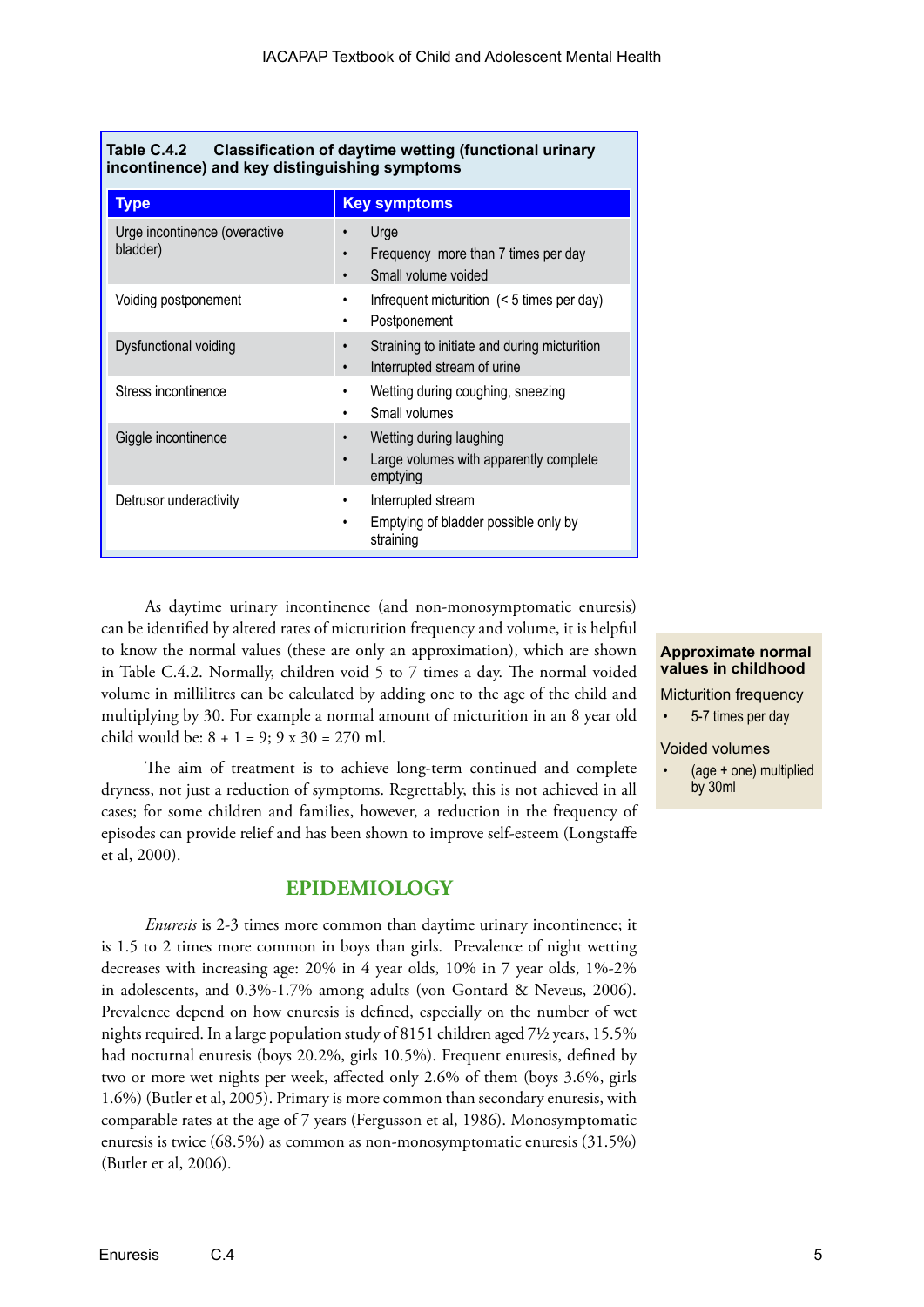*Daytime urinary incontinence* is 1.5 times more common in girls than boys (Bower et al, 1996; Hellström et al, 1990); 2%-3% of 7 year olds and less than 1% of adolescents wet during the day (Hellström et al, 1990; Largo et al, 1978). In a UK population study of 13,973 children, the rates of infrequent (less than 2 times per week) and frequent (more than 2 times per week) were respectively: 13.6% and 1.9% at the age of 4½; 7.8% and 1.5% at 5½; 9.7% and 1.0% at 6½; 6.9% and 1.0% at 7½; 4.4% and 0.5% at 9½ years (Swithinbank et al, 2010). Different trajectories can be identified:

- Children with chronic, persistent incontinence over many years
- Children with relapses and
- A group with a continuous spontaneous remission rate (Heron et al, 2008).

Urge incontinence is the most common, affecting 4% of 7-year olds, especially girls (Hellström et al, 1990). Voiding postponement is the second most common type based on clinical studies. Population-based rates for the other types are lacking.

The prevalence of nocturnal enuresis is comparable world-wide:

- 4.3% of Chinese children and adolescents aged 6-16 years (Liu et al, 2000)
- 8% of children aged 6-11 years in Taiwan (Chang et al, 2011)
- 14.9% of children aged 5-7 years in Turkey (Erdogan et al, 2007)
- 15% of children and adolescents in Saudi Arabia (Kalo & Bella, 1996)
- 17.4% of 7 years olds in Sudan (Rahim & Cederblad, 1986)
- 20.8% of children and adolescents aged 6-15 years in Ethiopia, including daytime incontinence (Desta et al, 2007).

Variation in rates is probably due to different definitions, modes of assessment and possible underreporting due to social desirability, particularly in the Chinese and Taiwanese studies.

Only a few studies have reported daytime urinary incontinence. For example, 16.6% of Korean children aged 5-13 years had overactive bladder, 4.5% daytime incontinence and 6.4% enuresis (Chung et al, 2009).

## **CLINICAL PRESENTATIONS**

Typical symptoms of *monosymptomatic enuresis* are: deep sleep and difficult arousal (Wolfish et al, 1997), increased urine volume at night (polyuria) with large wetted volumes. The typical presentation is a child who is extremely difficult to wake and who wets the bed with large amounts of urine. In contrast, bladder function during the day is completely normal.

Children with a *non-monosymptomatic enuresis* have the same symptoms but, in addition, have signs similar to those with daytime urinary incontinence (except wetting). This means that some go to the toilet infrequently and postpone micturition with holding manoeuvres, others have signs of urgency and frequency, while others have to strain and the urine stream is interrupted. Also, urinary tract infections (UTI's), constipation and encopresis are possible.

Children with *secondary enuresis* have higher rates of comorbid behavioural and emotional disorders (von Gontard et al, 1999). A relapse can be precipitated by stressful life-events such as separation or divorce of parents (Järvelin et al, 1990). Otherwise, they do not differ from those with primary enuresis.



Click on the picture to hear two children share their experience of bedwetting.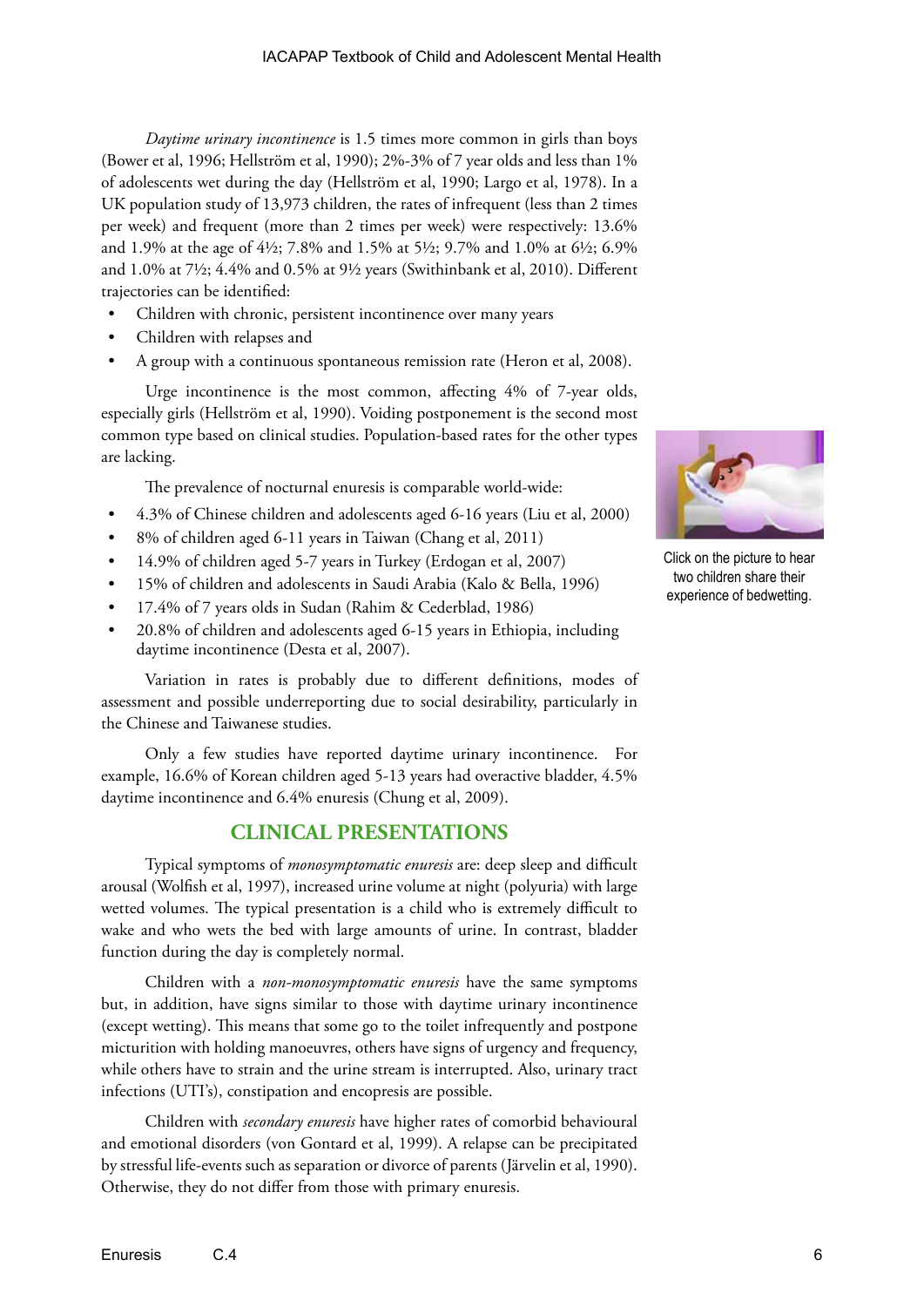Children with *urge incontinence* are characterised by:

- High micturition frequency (more than 7 times per day with short intervals in between)
- Urge symptoms, sometimes with sudden, intensive urge
- Incontinence with small micturition volumes, increasing with tiredness, e.g., during the afternoon
- Holding manoeuvres such as contracting pelvic floor muscles, pressing thighs together, holding abdomen, jumping from one leg to the next, sitting on heel, squatting with the heel pressed against the perineum (curtsey sign)
- Vulvovaginitis, perigenital dermatitis
- Urinary tract infections

Typical signs of voiding postponement are:

- Low micturition frequency (less than 5 times per day)
- Postponement of micturition in certain situations (school, play, reading, television). With increasing postponement and fullness of bladder, holding manoeuvres are instituted (as in urge incontinence) until wetting cannot be avoided.
- Constipation and encopresis are common.

Voiding postponement is characterised by:

- Repeated straining at the beginning and during micturition
- Intermittent and fractioned urine flow
- Incomplete bladder emptying with residual urine and UTI's
- Stool retention, constipation and encopresis
- Vesico-ureteral reflux.

Clinical symptoms of *stress incontinence* are wetting during situations that result in increased intra-abdominal pressure (coughing, sneezing, play and sports). *Giggle incontinence* is associated with cataplexy, i.e., motor contractions can be visible. The incontinence is initiated by laughing and often cannot be stopped until the bladder is empty. Children with *underactive bladder* have infrequent micturitions (less than 5 times per day), a large bladder with incomplete emptying and large residual volumes.

### **ETIOLOGY AND RISK FACTORS**

Genetic and neurobiological factors interact with environmental influences in the pathogenesis of elimination disorders. While some have a marked genetic component (monosymptomatic enuresis and urge incontninence), in others both genetic and environmental factors are involved (secondary enuresis), while some are mostly environmentally determined (voiding postponement).

#### **Enuresis**

Enuresis is a genetically determined maturational disorder of the central nervous system (von Gontard et al, 2001; 2011a); 70% to 80% of all children with enuresis have affected relatives. The concordance rates are higher among monothan di-zygotic twins (Bakwin, 1973). The recurrence risk for a child to be affected by enuresis is 40 % if one parent and 70 % if both parents had been enuretic (Bakwin 1973). Most cases are consistent with with an autosomal dominant mode The fundamental idea that children willfully control their thought processes during sleep and the proposition that such cognitive control accounts for bedwetting are simply not plausible. If such propositions were true, then why do we have a history of 3,500 years of parents and professionals talking to children about stopping bedwetting with little or no results? The one treatment that we know to work reliably, the urine alarm, does not require cognitive control and most likely works via a process of active avoidance conditioning […] It is disturbing enough to think that talking therapy for enuresis may make a comeback, but it is even more disturbing to consider […] that the most effective treatment known for children's bedwetting is rarely promulgated by our current health care system (Houts, 2000).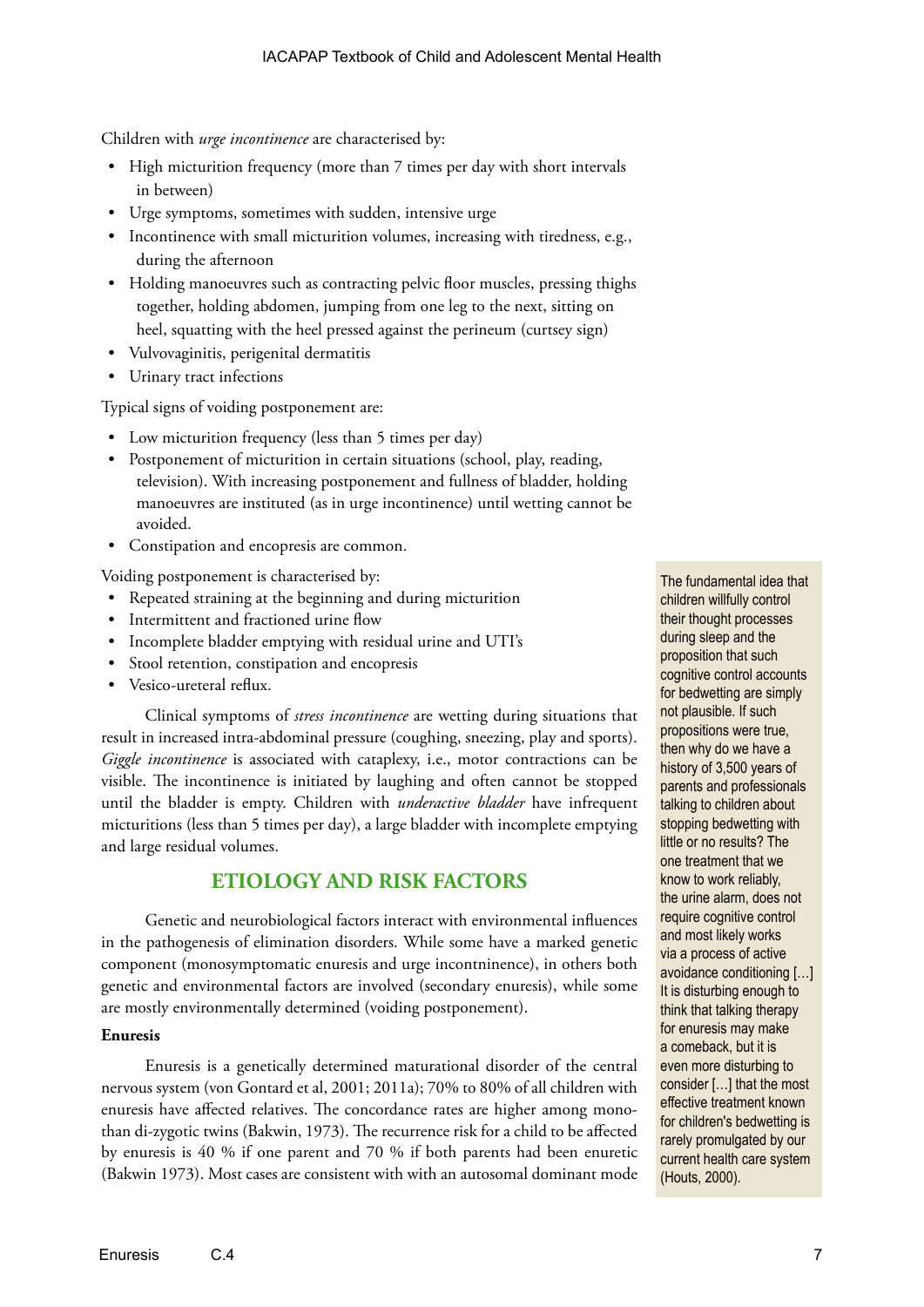of inheritance; only one third of cases are sporadic (von Gontard et al, 2001). Several loci on chromosomes 12, 13 and 22 have been identified in linkage studies – irrespective of the type of enuresis (von Gontard et al, 2001). Candidate genes have not been identified yet. A genetic predisposition for enuresis remains life-long and can be reactivated by risk factors, even in adulthood (Hublin et al, 1998).

Children with enuresis have more neurological "soft signs" and need longer to complete motor tasks (von Gontard et al, 2006). In contrast, sleep architecture is not affected. Enuresis occurs in non-REM sleep phases, i.e. it is not associated with dreaming (enuresis during REM sleep is the exception). Enuresis occurs predominantly in the first third of the night – some children even wet the bed 10 minutes after falling asleep. The mean latency is 3 hours (Neveus et al, 1999). This explains why some children with enuresis wet even during daytime naps.

The main mechanisms responsible for the development of enuresis include:

- Increased urine volume (polyuria) affects some, but not all children. This is associated with a circadian variation (but not lack) of the antidiuretic hormone (Rittig et al, 1989).
- Impaired arousal is another important factor (Wolfish et al, 1997). In standardised waking schedules with sounds of up to 120 decibels, only 9% of children with enuresis can be woken up – significantly fewer than controls. This means that children with enuresis do not wake up when their bladder is full.
- Finally, children have an inhibition deficit of the pontine micturition centre of the brainstem. When the bladder is full during sleep, they are not able to sufficiently suppress emptying (Koff, 1996).

In addition to local bladder dysfunction, the same factors are responsible for the development of *non-monosymptomatic enuresis*.

Psychosocial factors modulate genetic and neurobiological risks in different ways. The time of initiation and intensity of toilet training, for example, has no effect on the development of enuresis (Largo et al, 1978; 1996). Psychosocial factors play a minor role in primary enuresis, as the rate of psychological disorders and risk factors is not increased (Fergusson et al, 1986; Feehan et al, 1990). Children with secondary enuresis, however, have both higher rates of emotional and behavioural disorders as well as stressful life events prior to the relapse (Järvelin et al, 1990; Feehan et al, 1990). The age of school entry (5-6 years) is the most common age for relapse while parental separation or divorce is the most important life event (Järvelin et al, 1990).

#### **Urinary incontinence**

Genetic factors play a role in daytime urinary incontinence as well. In a population-based study of 8230 children, the odds ratio for daytime incontinence increased by 3.28 if the mother and by 10.1 if the father was affected (von Gontard et al, 2011a). Linkage studies demonstrate a positive linkage to chromosome 17 (Eiberg et al, 2001). Urge incontinence is caused by spontaneous contractions of the detrusor during the filling phase of the bladder, which are not sufficiently inhibited by the central nervous system (Franco, 2007). Genetic factors also play a major role in giggle incontinence but not in the other types of incontinence.



In West Africa, children who wet the bed were "treated" by attaching a large frog to their waist, and this apparently

frightened them into being dry. Among the Navaho tribe, one preferred treatment was a ritual that required enuretic children to stand naked over a burning bird's nest, and this was believed to produce a cure of bedwetting because birds did not soil their nests (Houts, 2000).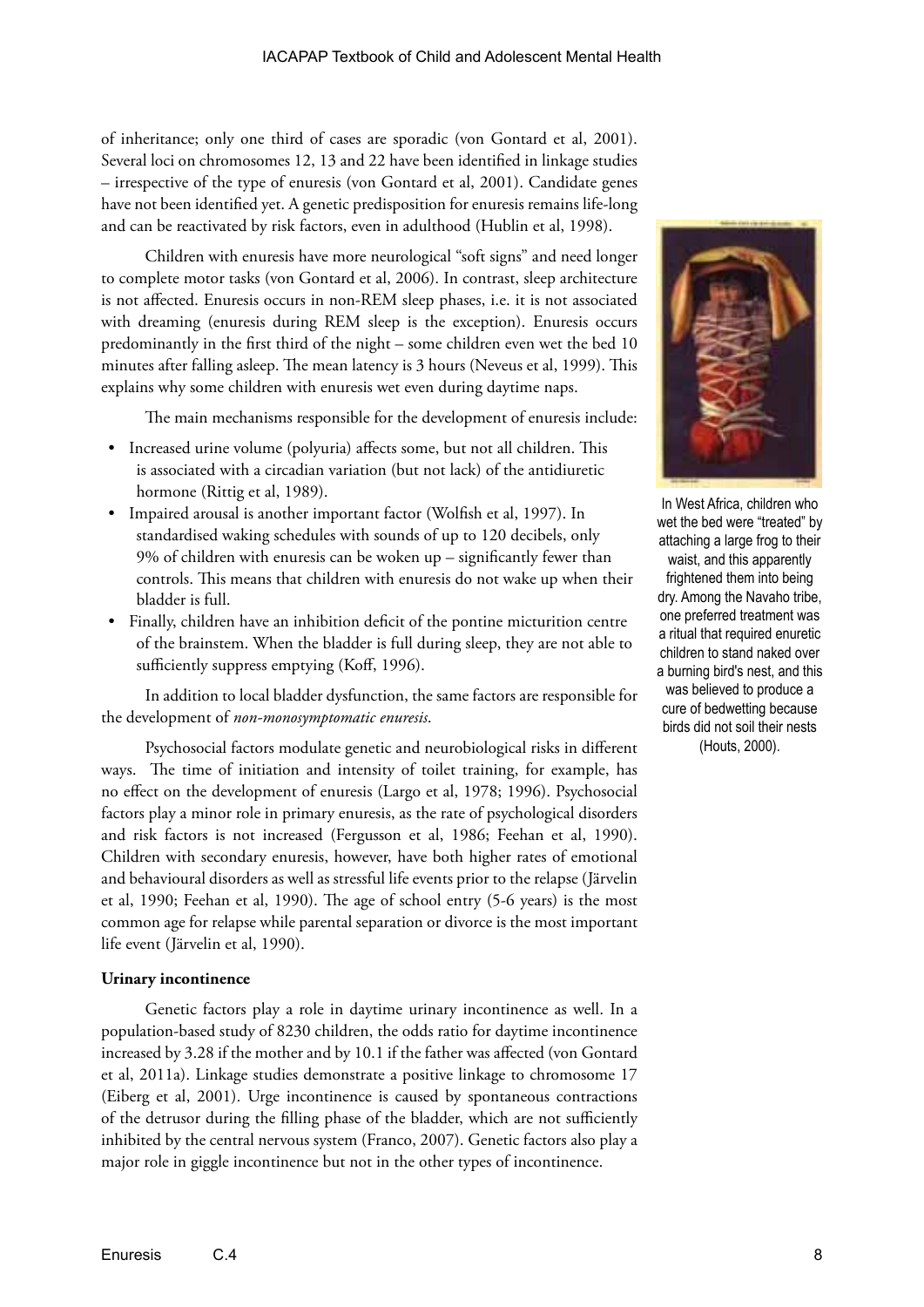Daytime continence is not influenced by early or intensive toilet training in general (Largo et al, 1996; 1978). However, psychosocial factors do play a major role in daytime incontinence (see section on comorbidity). Voiding postponement can be due to an acquired habit or as one of many oppositional symptoms as part of ODD (Kuhn et al., 2008).

#### **COMORBIDITY**

#### **Enuresis**

Overall, psychological disorders are 2 to 5 times more frequent in children with elimination disorders. In summary, 20%-30% of children with enuresis, 20%-40% of those with urinary incontinence, and 30-50% with encopresis have clinically relevant comorbid disorders (von Gontard et al, 2011b). Comorbidity rates are highest in children with secondary enuresis – up to 40% in populationbased and 75% in clinic-based studies (Feehan et al, 1990; von Gontard et al, 1999). Children with non-monosymptomatic enuresis have more comorbid disorders than those with monosymptomatic enuresis (Butler et al, 2006).

ADHD is he most common comorbid disorder in enuresis. In a population study of 1379 children aged 6 years, 9.4% had clinically relevant ADHD symptoms compared to 3.4% of non-wetting children (von Gontard et al, 2011c). The rate of ADHD in enuretic children presented to a paediatric hospital was 28.3%, compared to 10.3% in a non-selected sample (Baeyens et al, 2006). Enuresis persisted longer in children with ADHD – 2 years later, 65% were still enuretic compared to 37% of controls (Baeyens et al, 2005). Enuresis in combination with ADHD is more difficult to treat due to non-compliance. With alarm treatment, 43% of those with comorbid ADHD were dry (versus 69% of those with enuresis alone) at 6 months and only 19% (versus 66%) at 12 months. The rate of non-compliance was 38% if both enuresis and ADHD co-existed (Crimmins et al, 2003).

Externalising disorders predominate but internalising conditions can also occur. In a British population-based study of 8242 children at the age of 7½ years, those with enuresis also suffered from separation anxiety (8.0%), social anxiety (70%), specific phobia (14.1%), generalised anxiety (10.5%), depression (14.2%), ODD (8.8%), conduct disorders (8.5%) and ADHD (17.6%) (Joinson et al, 2007).

Children with enuresis are not only afflicted with more comorbid disorders, they are also more distressed and show more subclinical symptoms, which often improve upon attaining dryness. Self-esteem can be affected and can improve under treatment – irrespective of treatment success (Longstaffe et al, 2000). Also, quality of life can be reduced by the enuresis (Bachmann et al, 2009). Both children and parents can be distressed by the enuresis.

#### **Daytime urinary incontinence**

Comorbidity rates among children with daytime urinary incontinence (30%-40%) are slightly higher than in children with enuresis (20%-40%) (von Gontard et al, 2011b). In a population-based study of 8242 children aged 7 ½ years, externalising disorders were prominent with significantly increased rates of ADHD (24.8%), ODD (10.9%) and conduct disorders (11.8%) (Joinson et al, 2006). In another population study, 36.7% of children with urinary incontinence had ADHD symptoms, in comparison to 3.4% of dry children (von Gontard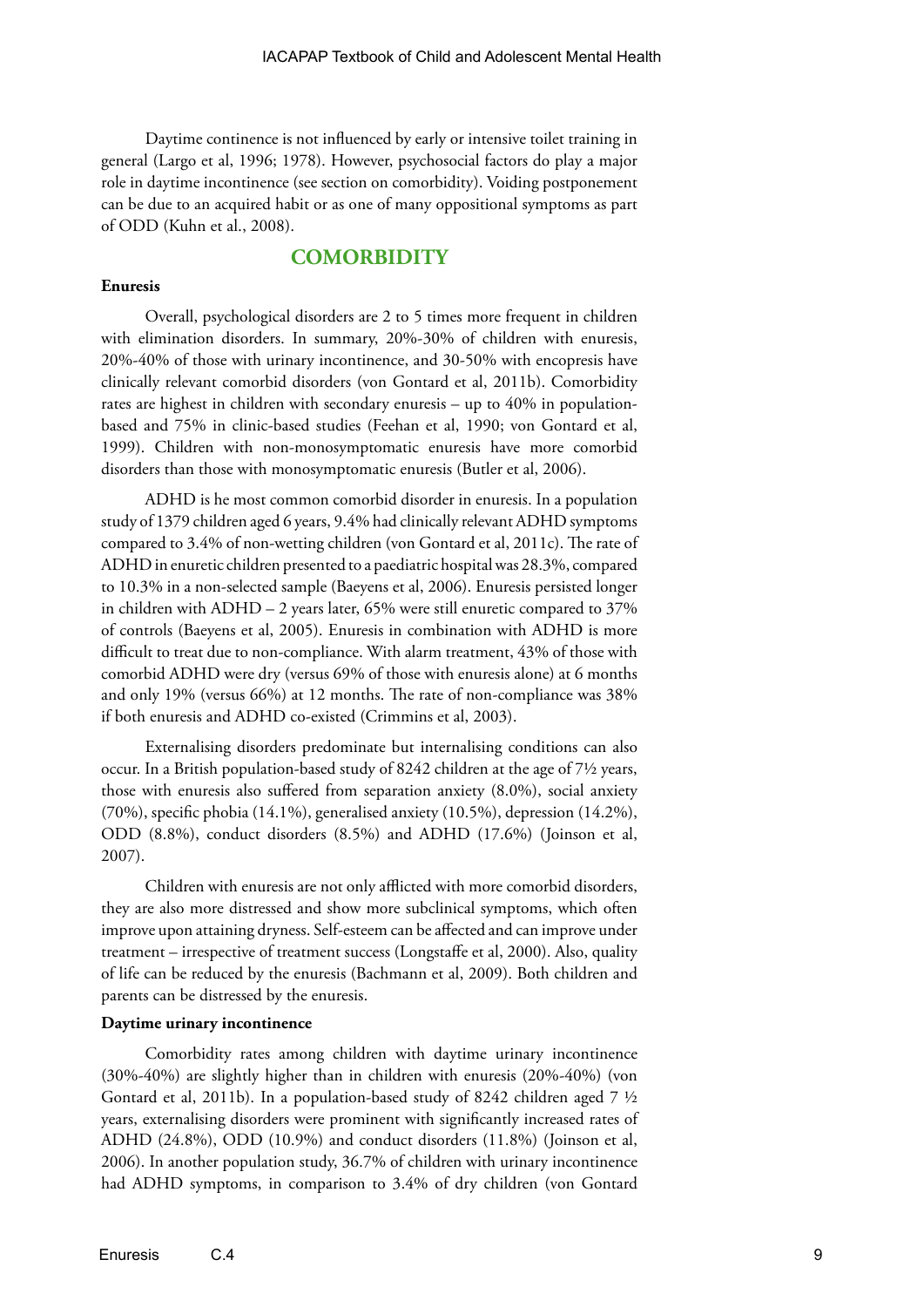et al, 2011c). Adherence to treatment is lower in cases of urinary incontinence and ADHD: only 68% became dry, compared to 91% of controls with urinary incontinence without ADHD (Crimmins et al, 2003).

Children with urge incontinence have lower rates of comorbid disorders than those with voiding postponement (36% vs. 59%) but higher than controls (9%) (Kuhn et al, 2009). Children with urge incontinence predominantly have internalising disorders while the most typical disorder in voiding postponement is ODD (Kuhn et al, 2009). It would appear that comorbid disorders are a consequence of wetting in urge incontinence while ODD seems to be the underlying problem in voiding postponement. Much less is known about comorbidity in the other types of incontinence.

#### **DIAGNOSIS**

Assessment and a careful diagnosis are the bases for successful treatment – each subtype of enuresis and urinary incontinence responds best to its specific treatment. Assessment also means building a relationship with the child and parents that will become the foundation for the entire course of therapy. It is therefore advisable to take plenty of time for the first consultation with child and parents. More details on the diagnosis and treatment of all elimination disorders can be found in von Gontard and Neveus (2006), which is still the most comprehensive textbook on the topic, with both background information and practical procedures.

Most of the diagnostic process is based on simple, good clinical practice that can be delivered in most primary care settings. The most important step is a good and thorough history. The history will lead the clinician towards possible diagnoses which need to be followed up and enable the exclusion of many other conditions. An example of a detailed history with pertinent questions can be found in Appendix C.4.1.

#### **Frequency-volume chart**

The second most important step is a 48-hour frequency-volume chart. Parents are asked to observe, record and measure over 48 hours when and how much their child voids and drinks, as well as associated symptoms such as incontinence, holding manoeuvres, etc. Parents can be given a simple plastic measuring cup (which they will return at the next visit and that can be used many more times). This chart gives essential information for the diagnosis. In urge incontinence, for example, a micturition frequency of over 7 and small volumes (of 20-60ml) are typical; in voiding postponement, some children void only 2 or 3 times a day with large volumes of 400ml or more. Also, drinking habits can be assessed: most children with elimination disorders do not drink enough fluids (some only 400- 600ml), while polydipsia is extremely rare. Most parents are not aware of their child's voiding and drinking habits and will not be able to provide this information when asked. An example of a chart is presented in Appendix C.4.2.

#### **Questionnaires**

Specific enuresis questionnaires are helpful to confirm and augment the information children and parents provide (see Appendix C.4.3). The 48-hour volume/frequency chart, however, is far more important than a questionnaire.

#### **Assessment in enuresis and urinary incontinence**

- **History**
- 48-hour frequency/ volume chart
- **Questionnaires**
- Paediatric physical examination
- **Urinalysis**
- Child psychiatric screening or assessment
- Sonography (if available).

#### Only if indicated

- Urine bacteriology
- Uroflowmetry and pelvic-floor EMG
- Other diagnostic procedures: radiological examinations, invasive urodynamics, cystoscopy, etc.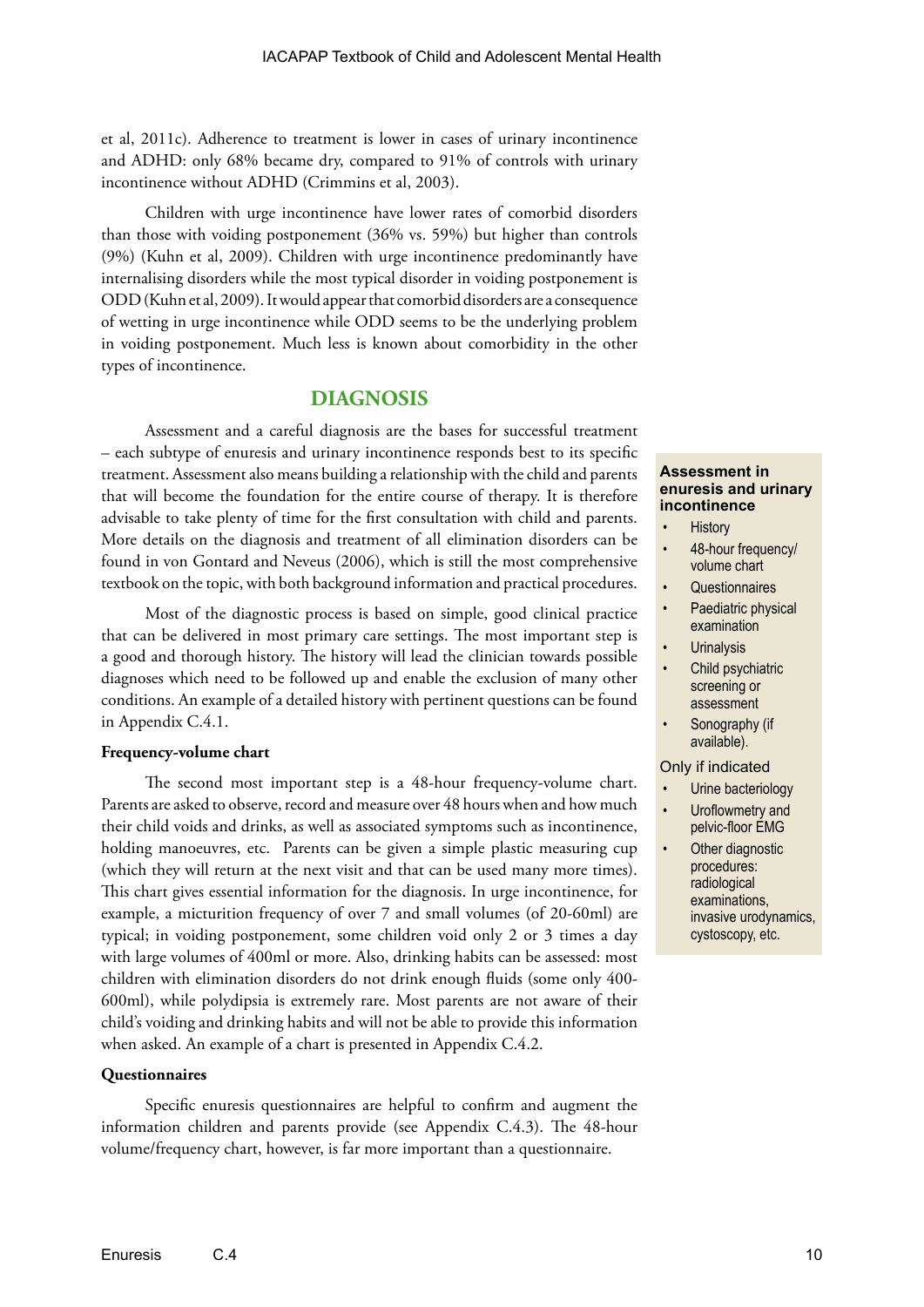#### **Physical examination**

Each child should be examined physically at least once at the beginning of treatment. It is essential that organic causes of incontinence are ruled out. A full paediatric and neuorological exam is recommended. Children with daytime incontinence may require several examinations in the course of treatment, especially if UTI's and other complications occur. For most children with enuresis, especially with monosymptomatic enuresis, one exam will suffice.

#### **Investigations**

At least one urinalysis (with a urine stick) is recommended to be sure that no signs of bacteriuria and manifest UTI are present. This is especially important in daytime urinary incontinence; it is usually negative in children with monosymptomatic enuresis.

If available, sonography is a very useful, non-invasive tool. In addition to the detecting structural anomalies of the urinary tract, sonography can give valuable information regarding three functional changes:

- A thickened bladder wall (> 2.5mm) can be indicative of a hypertrophy of the bladder wall as a sign of bladder dysfunction or it can be due to UTI's
- Residual urine (>20ml) can be indicative of incomplete bladder emptying; and finally,
- An enlarged rectal diameter of more than 25mm can be a sign of stool retention and constipation.

However, even in Europe, sonography is not easily available in many countries and thus not routinely performed in children with enuresis and urinary incontinence. In complicated cases with recurrent UTI's it is definitely indicated.

All other procedures are not routinely indicated. Uroflowmetry alone or combined with pelvic floor EMG is required for the diagnosis of dysfunctional voiding (Chase et al, 2011). So-called staccato (changes in flow rates) or fractioned (complete interruption of flow) are typical, combined with contractions of the pelvic floor. If not available, good clinical practice would be to listen and observe a child during the emptying of the bladder: one can hear and observe the straining as well as the waxing and waning of the urine stream.

All other, especially invasive, procedures should not be performed in children with enuresis or functional urinary incontinence unless they are absolutely indicated medically. Radiological and further urological investigations should be avoided as they are in most cases not necessary and can harm the child.

#### **Psychiatric assessment**

In a child psychiatric setting, a routine assessment regarding comorbid emotional and behavioural disorders is recommended. In all other settings (paediatric, urologic etc.) at least a screening with a validated and standardised parental questionnaire is recommended because of the high frequency of comorbid disorders (von Gontard et al, 2011b). This can be done in one or two stages, either by using a short screening questionnaire, such as the SSIPPE (Van Hoecke et al, 2007), first and a long questionnaire next, or by using a long questionnaire such as the CBCL (Achenbach, 1991). If many problem items are endorsed, a full assessment by a child psychologist or psychiatrist should follow. If comorbid disorders are present, they should be treated (see Figure C.4.1).



Click on the picture to hear two mothers share their experience of bedwetting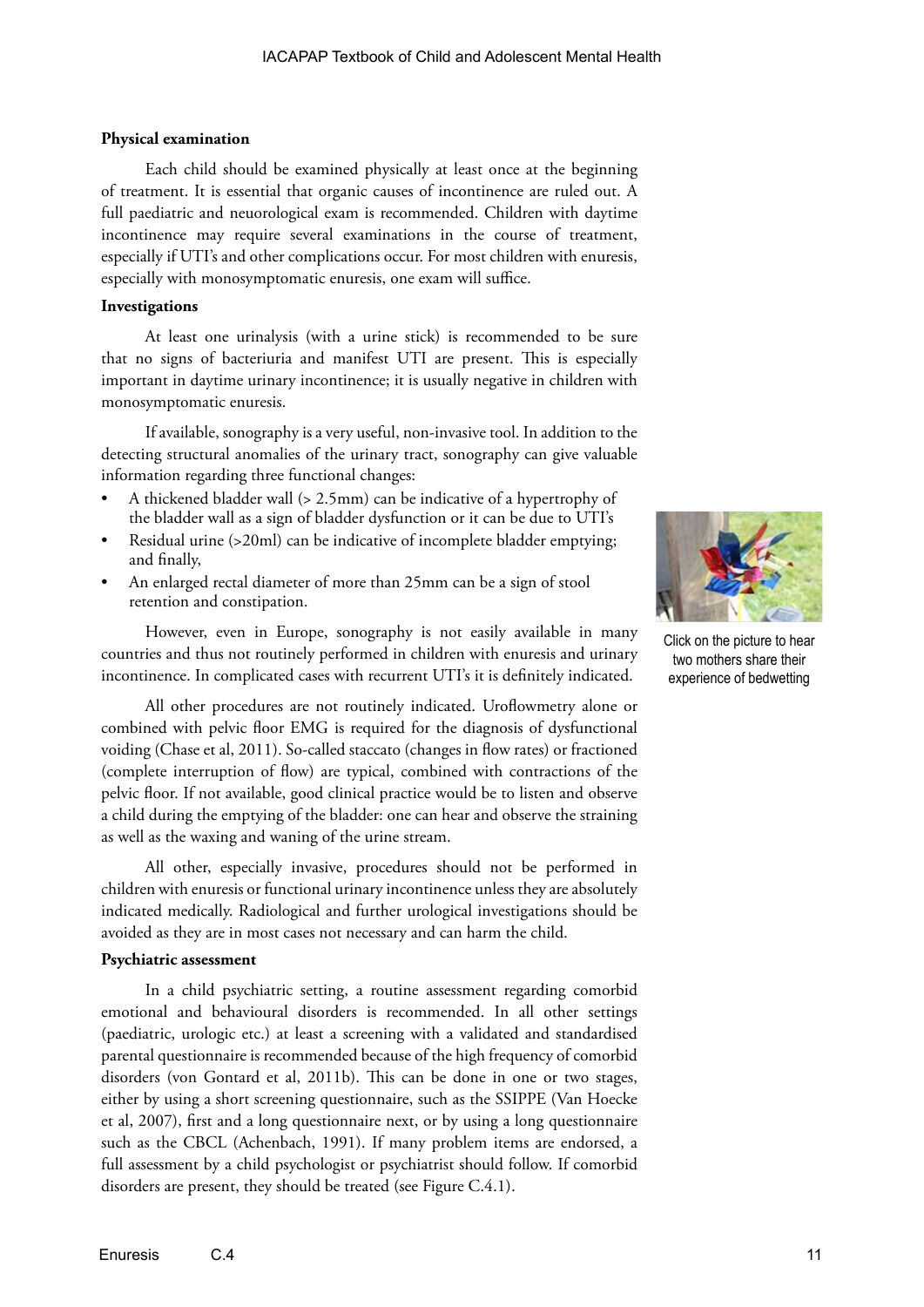**Figure C.4.1 Flow chart for assessment of psychological symptoms (subclinical) or disorders (clinical): specific treatment for enuresis/incontinence is the same for all children; those with symptoms require counselling, those with disorders need treatment** (from von Gontard et al, 2011b)

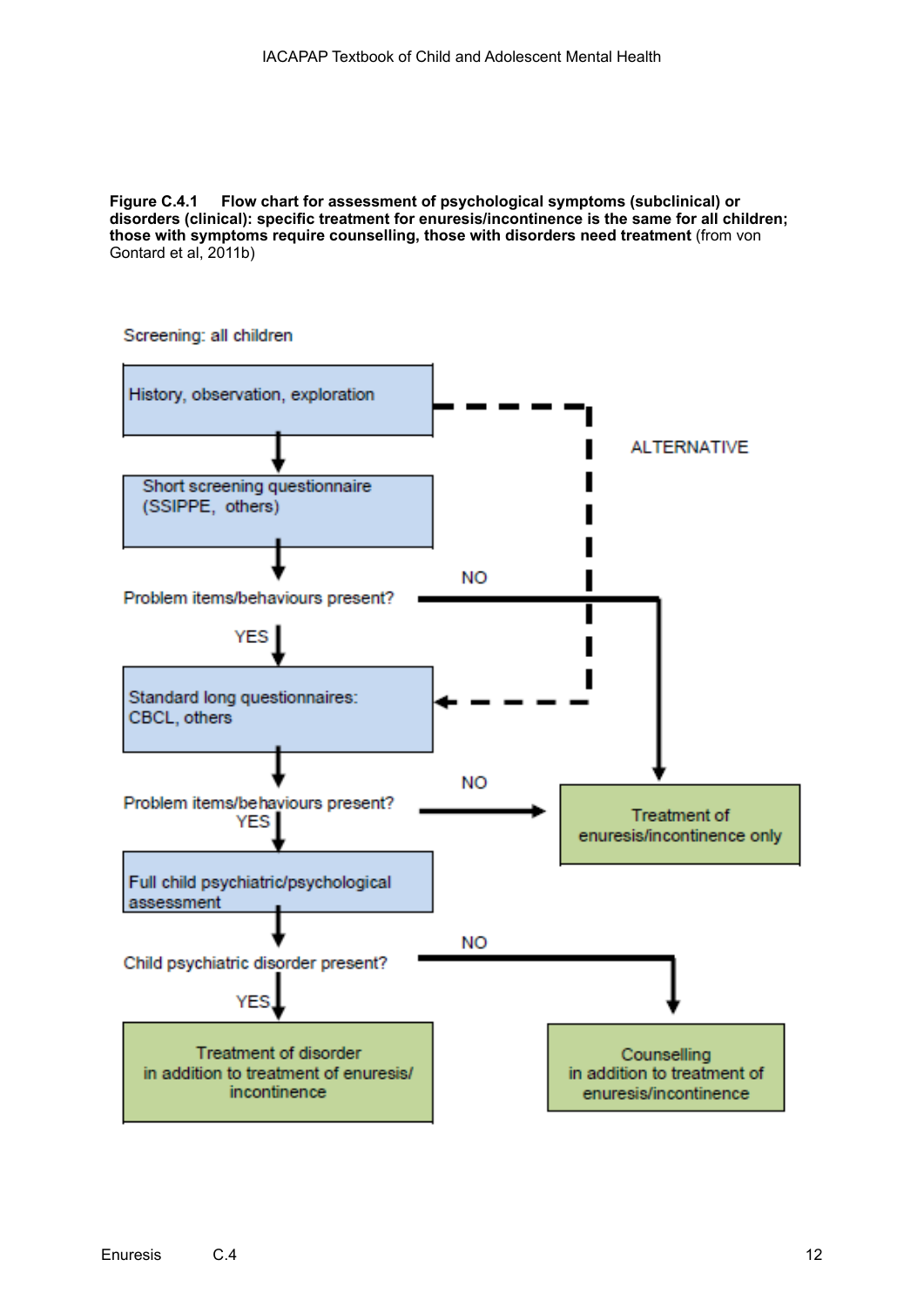#### **Differential diagnosis**

Somatic causes of urinary incontinence must be excluded. These include structural anomalies (such as epispadias, hypospadias, urethral valves, and other malformations of the urinary tract), neurologic conditions (such as spina bifida occulta, tethered-cord-syndrome, etc.) and other paediatric diseases (such as diabetes insipidus, diabetes mellitus). Comorbid emotional and behavioural disorders should be assessed in addition to the type of elimination disorder.

### **TREATMENT**

Again, treatment of enuresis and urinary incontinence is based on simple, effective steps that can be delivered in many primary care settings. However, it is time-consuming as most interventions require cooperation of the child and parents. More detailed information is provided in von Gontard and Neveus (2006).

#### **Enuresis**

Several meta-analyses have shown conclusively that, overall, nonpharmacological interventions are more effective than medication, which also has its place if indicated (Houts et al, 1994; Lister-Sharp et al, 1997). The classic metaanalysis of Houts et al (1994) shows this quite clearly (Figure C.4.2).

#### **General principles**

Certain general principles should be followed for treatment:

- A child should be at least 5 years of age (the age required to diagnose enuresis and urinary incontinence), younger children do not require treatment
- Treatment should always be symptom-orientated, aimed at achieving continence (i.e., complete dryness). Primary psychotherapy for enuresis is not effective and not indicated. Comorbid disorders should be treated separately according to evidence-based recommendations
- When there are several concurrent disorders, encopresis and constipation should be treated first because some children will stop wetting once these problems have been dealt with
- Daytime incontinence should be treated first, as many children will stop wetting at night once the daytime problems have been treated
- In non-monosymptomatic enuresis, all daytime bladder problems should be tackled first (according to the principles of urinary incontinence) before starting the specific treatment of enuresis
- Primary and secondary enuresis are treated in the same way

The initial treatment steps are simple, non-specific aspects of "good practice":

- Counselling, support and provision of information
- Enhancing motivation and alleviating guilt feelings
- Educating about drinking and toileting habits: drinking more fluids during the day, taking time while on the toilet, sitting in a relaxed way, refraining from holding manoeuvres, etc.
- Discontinuing all ineffective measures such as punishing the child, fluid restrictions, waking and lifting, ineffective medication, other alternative medicine treatments

**Recommendations to rate treatment outcome according to the Children's Continence Society**  (Neveus et al, 2006):

#### Initial outcome

- Non-response: 0 to 49% reduction
- Partial response: 50 to 89% reduction
- Response: >90% reduction
- Full response: 100% or less than 1 accident per month.

#### Long-term outcome

- Relapse: more than one episode per month
- Continued success: no relapse in 6 months after treatment
- Complete success: no relapse in two years after treatment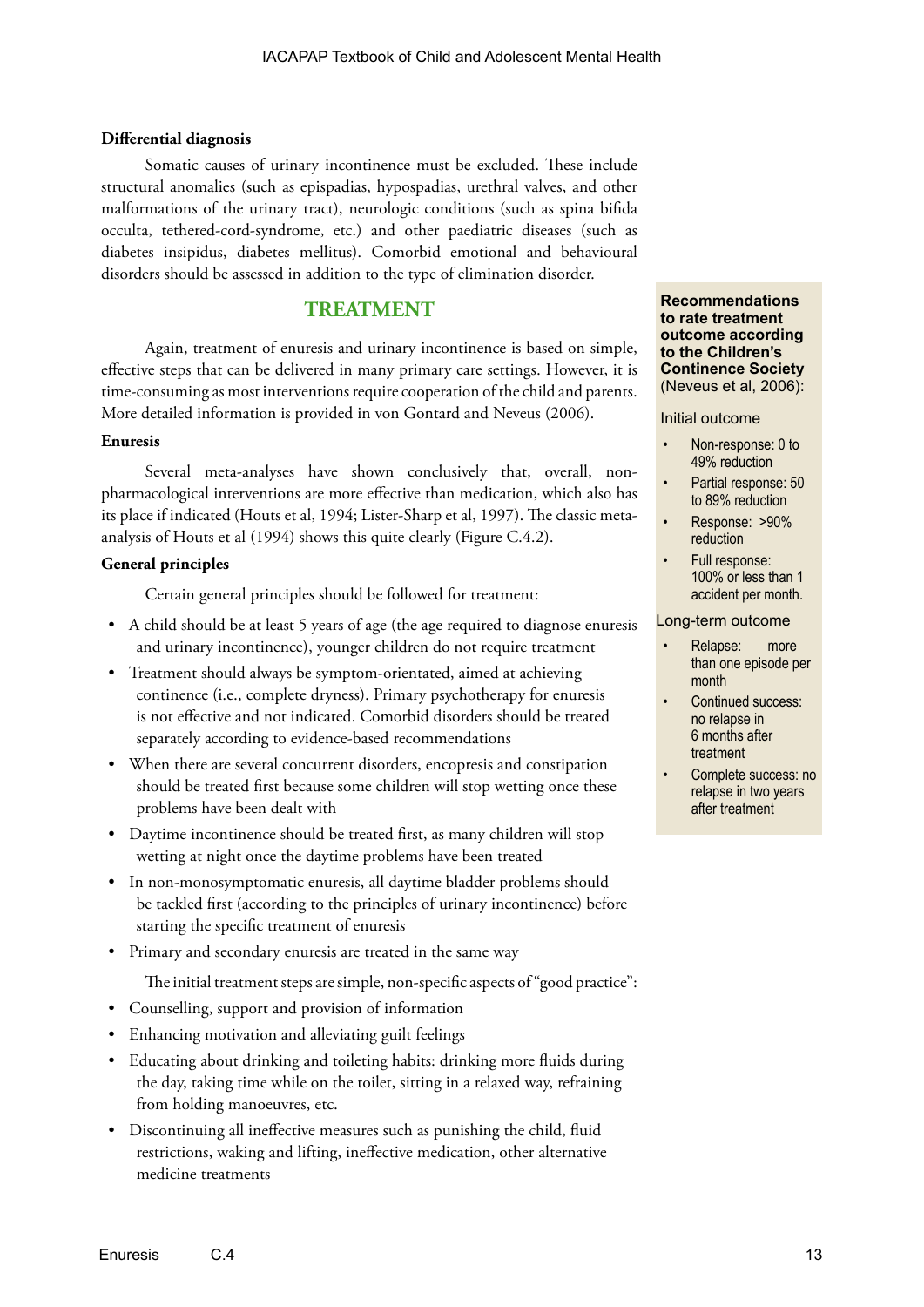

• A baseline period is then recommended with a simple observation and recording of wet and dry nights over a period of 4 weeks. Children are asked to draw a symbol for wet and dry nights (clouds and suns, stars, etc.) in a chart and bring it to the next consultation. An example of chart is depicted in Appendix C.4.4.

These simple measures will achieve dryness in 15-20% of cases without further intervention and are supported by evidence (Cochrane review of Glazener and Evans, 2004). If these simple interventions do not suffice, specific treatment is required.

Two main interventions are available: alarm treatment and pharmacotherapy. As alarm treatment is more effective and has the best long-term results, this should be the first line treatment if child and parent are motivated. As shown in Figure C.4.2, 62% of children are dry at the end of treatment and 47% at follow-up. Houts et al (1994) conclude that "urine alarm treatments should not only be considered the treatment of choice, but the evidence from this review suggests that cure rather than management is a realistic goal for the majority of children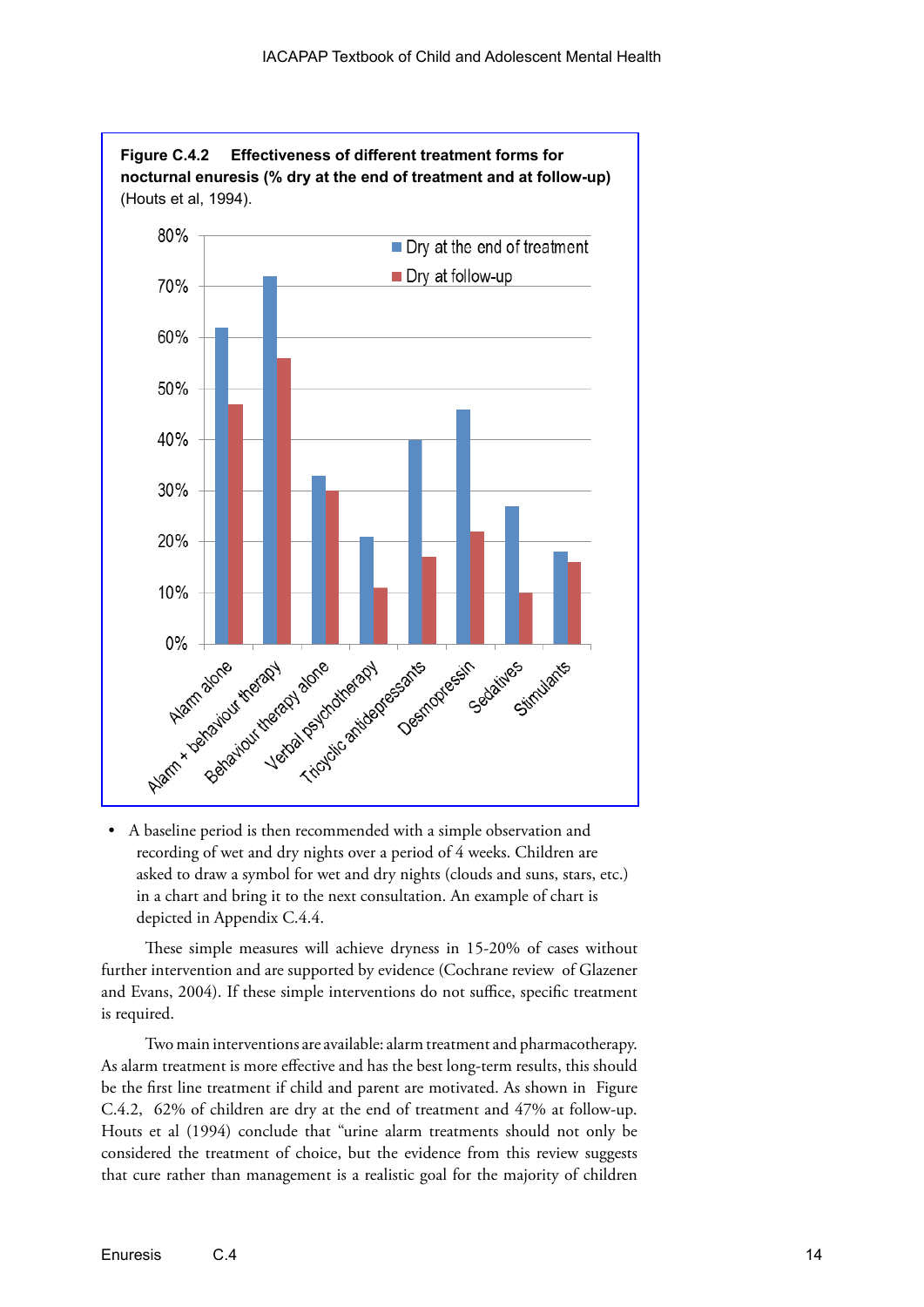suffering from nocturnal enuresis." A Cochrane review of 22 RCT's involving 1125 children concluded: "Alarm interventions are an effective treatment for nocturnal enuresis. Desmopressin and tricyclics appeared as effective while on treatment, but this effect was not sustained after treatment stopped and alarms may be more effective in the long run" (Glazener et al, 2005).

If alarm treatment cannot be implemented adequately, medication (desmopressin) is the second line treatment. If either method fails, a switch to the other treatment is recommended (Neveus et al, 2010) and was shown to be effective (Kwak et al, 2010).

#### *Alarm treatment*

An alarm consists of a pad or a metal sensor, which is connected to a bell by a wire. Once the sensor becomes wet, an electric circuit is closed and the alarm is set off. Alarms are very simple devices; they can be cleaned and used by different children many times over. Sterilisation is not required, as urine is per se a sterile fluid (unless UTI's are present), cleaning with a surface disinfectant is enough.

Two different types of alarms exist, body worn and bedside. In body worn alarms, the bell is attached to the night dress while the sensor is attached to the underpants. If desired, body worn alarms can be used with diapers. In bedside alarms, a metal foil or a cloth pad (with integrated wires) is placed under the top sheet of the bed and connected to an alarm next to the bed. Both alarms are equally effective. Therefore, children should decide which alarm they prefer.

The alarm should not just be prescribed but its functions demonstrated and shown directly during the consultation. Children should feel responsible for their treatment. Some instructions are extremely important and should be gone through in detail with parents and child:

- 1. Children are asked to go to the toilet before going to bed
- 2. The alarm is attached and switched on
- 3. In case of a dry night, nothing happens and the child can turn off the alarm the next morning. In case of wetting, the alarm is triggered and the child should wake up completely, either by themselves or with parental help
- 4. The child is asked to go to the toilet and urinate
- 5. The night dress and the bedding are changed and the alarm is reset.
- 6. The child should be actively involved in this process. If the child wets a second time during the night, the whole routine is repeated.
- 7. Parents are asked to record all relevant data in a chart (see Appendix  $C.4.5$ ).

To be successful, the alarm must be used every night for a maximum of 16 weeks. Some children become dry in only a few weeks, most will require 8 to 10 weeks and some a little longer. After 14 consecutive dry nights, use of the alarm is discontinued and the child is considered to be dry. Parents are advised to restart alarm treatment if a relapse (two wet nights per week) happens, this occurs in up to 30% of cases.

The alarm treatment relies on operant conditioning and should be enhanced with other measures including positive reinforcement with praise and other rewards, as well as aversive consequences such as getting up, going to the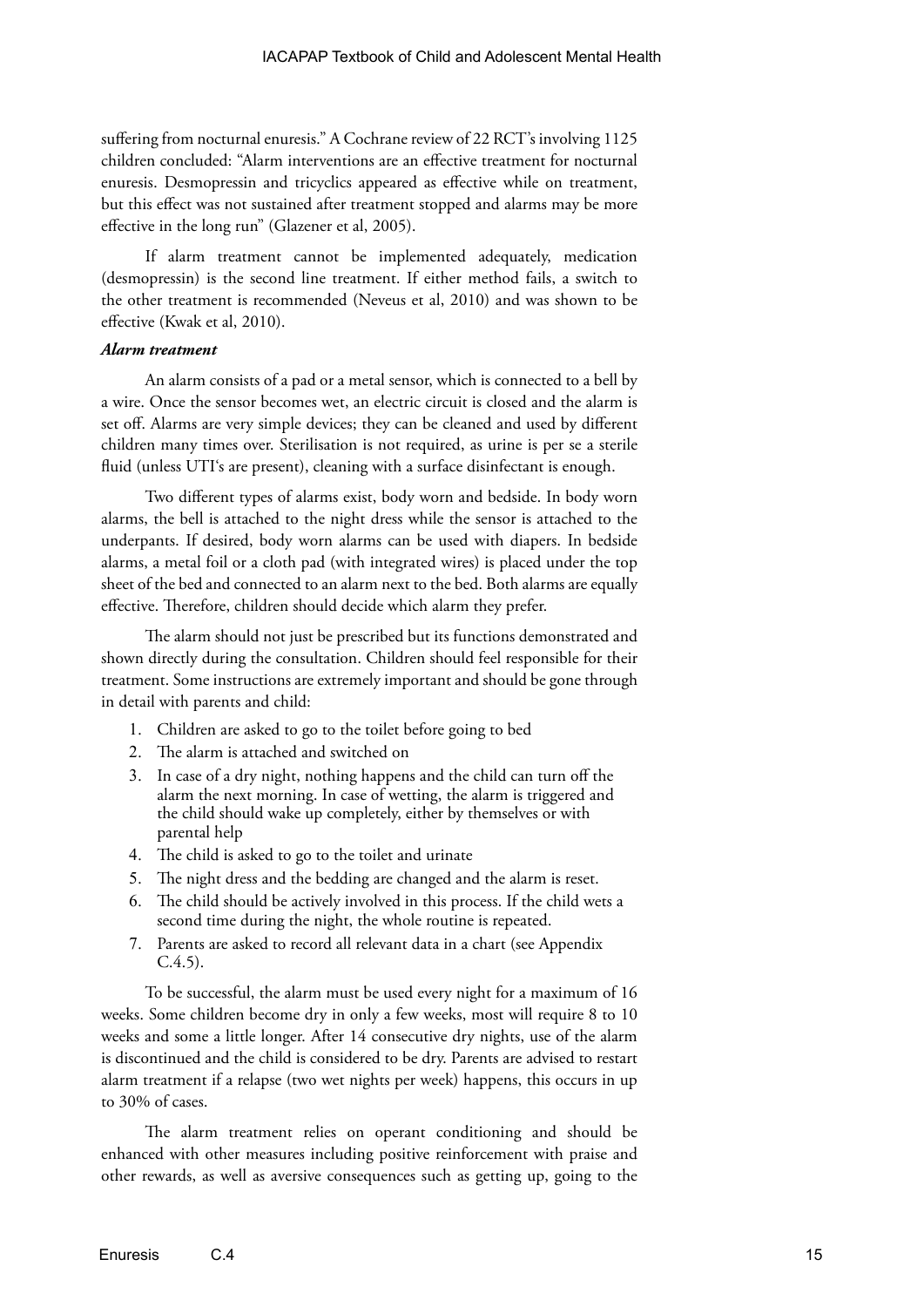

toilet and remaking the bed (Butler, 1994). Dryness can be achieved by two basic mechanisms: either children learn to wake up and go to the toilet (one third) or they sleep through the night without wetting (two thirds).

Usually, simple alarm treatment is sufficient. It can, however, be reinforced by additional means. A simple addition to the alarm is the so called "arousal training" by van Londen et al (1993). In arousal training the alarm is set up before sleep, the alarm is triggered, children are instructed to turn off the alarm within three minutes, go to the toilet and reset the alarm. If this is achieved correctly children are rewarded with two tokens, such as stickers. If this is not achieved, one token has to be returned. In younger children, we found it advisable to modify this training: children receive one token if they are successful but do not have to pay back a token, which would be too frustrating for them. Arousal training has been shown to be more successful than alarm alone. A well-known training program is "dry bed training" by Azrin et al (1974). This is a complicated, difficult to perform program which starts with an intensive night (in which the child is awaken once every hour until 1 am) followed by maintenance treatment. Meta-analyses have shown that "dry bed training" is no more effective than alarm treatment alone (Lister-Sharp et al, 1977). Therefore, it is not recommended.

The combination of alarm treatment and desmopressin cannot be recommended due to conflicting results. However, if a child has urge symptoms (i.e., a non-monosymptomatic enuresis) a combination of anticholinergic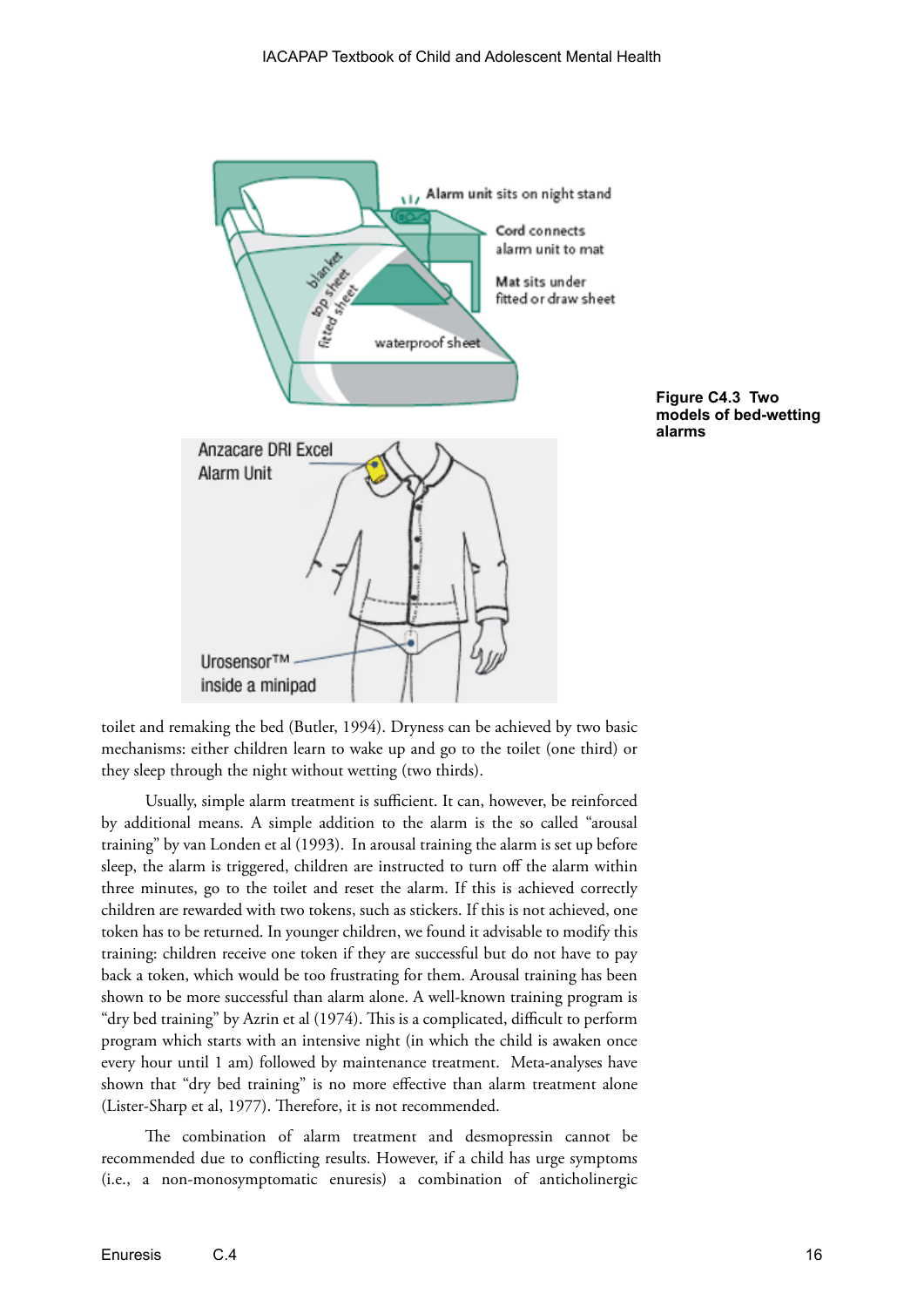medication (for example 2.5mg to 5mg Oxybutinin or Propiverin at night) is helpful, otherwise the alarm may go off several times per night and the outcome will be less favourable.

#### **Medication**

Indications for medication are:

- Unwillingness to undertake alarm treatment
- Lack of motivation in the children
- Family overwhelmed by demands such as a work situation, cramped housing, infants to care for, i.e., cooperation with alarm treatment is not possible
- Short-term dryness is required, e.g., for school outings.

There are two groups of medication with a clear antienuretic effect: desmopressin and tricyclic antidepressants (TCAs). Although both are effective, desmopressin has less side-effects and is therefore the preferred substance.

Desmopressin (1-deamino-8-D-arginine vasopressin, abbreviated DDAVP) is a synthetic analogue of the antidiuretic hormone (ADH). A reduction of wet nights or even dryness can be achieved in 70% of cases: 30% of children are full responders, 40% partial responders, and 30% non-responders (Neveus et al, 2010). After discontinuing medication most children relapse, so that desmopressin has a low curative potential (Neveus et al, 2010). According to van Kerrebroeck (2002), only 18%-38% of children remain dry 6 months after medication is withdrawn. Compared with the alarm, desmopressin has a distinctly lower curative effect in the long run.

Desmopressin is taken in tablet form in the evenings only. The oral dosage is 0.2mg to 0.4mg. It is advisable to titrate the required dosis over 4 weeks, as shown in the chart in Appendix C.4.6. One starts with the low dosage of 0.2mg in the evening for two weeks. If the child is dry or a marked reduction of wet nights is documented one stays with this dosage. Otherwise, medication is increased

#### **40 years of being treated for nocturnal enuresis**

In the course of forty years I have consulted a wide range of experts in the hope of finding a solution to my nocturnal enuresis [...] Most of the GPs [family doctors] advised curtailment of drinking and methods of awakening in the night. The urologists performed various technical studies that showed no abnormalities. Alarm systems usually gave relief for a short period. Consultations with a naturopath and a homeopath yielded no benefits, and consequent disappointment resulted in new mental strain... I consulted a psychologist who, although unable to find anything abnormal in my personality, advised Pavlov's method of adaptation: immediately after waking with a wet bed, I was to take a cold shower as punishment for the "bad" behaviour. A urologist prescribed imipramine, despite its severe side effects including excessive sweating, dizziness, and a dry mouth. The psychiatrist used sandpit therapy to trace traumatic experiences in childhood: recognition and acceptance of precipitating experiences might, it was hoped, remove the cause of my enuresis. Two years of weekly sessions of 45 minutes had a major influence in my personality. Sandpit therapy, with its focus on the ego, changed me from a sociable to a self-centred individual. Again, the bedwetting was unaffected [...] Finally, after nearly four decades and many years of disappointing experiences I consulted Professor Janknegt, who suggested desmopressin (DDAVP)—an analogue of antidiuretic hormone. Used as a nasal spray once a night this brought immediate relief. Discontinuation of the spray immediately results in bedwetting. So far, there have been no side-effects […] Over the years, the intrinsic difficulties of nocturnal enuresis have been compounded by the effects of unsuccessful treatments. De Graaf MJ. Lancet 1992, 340:957-958.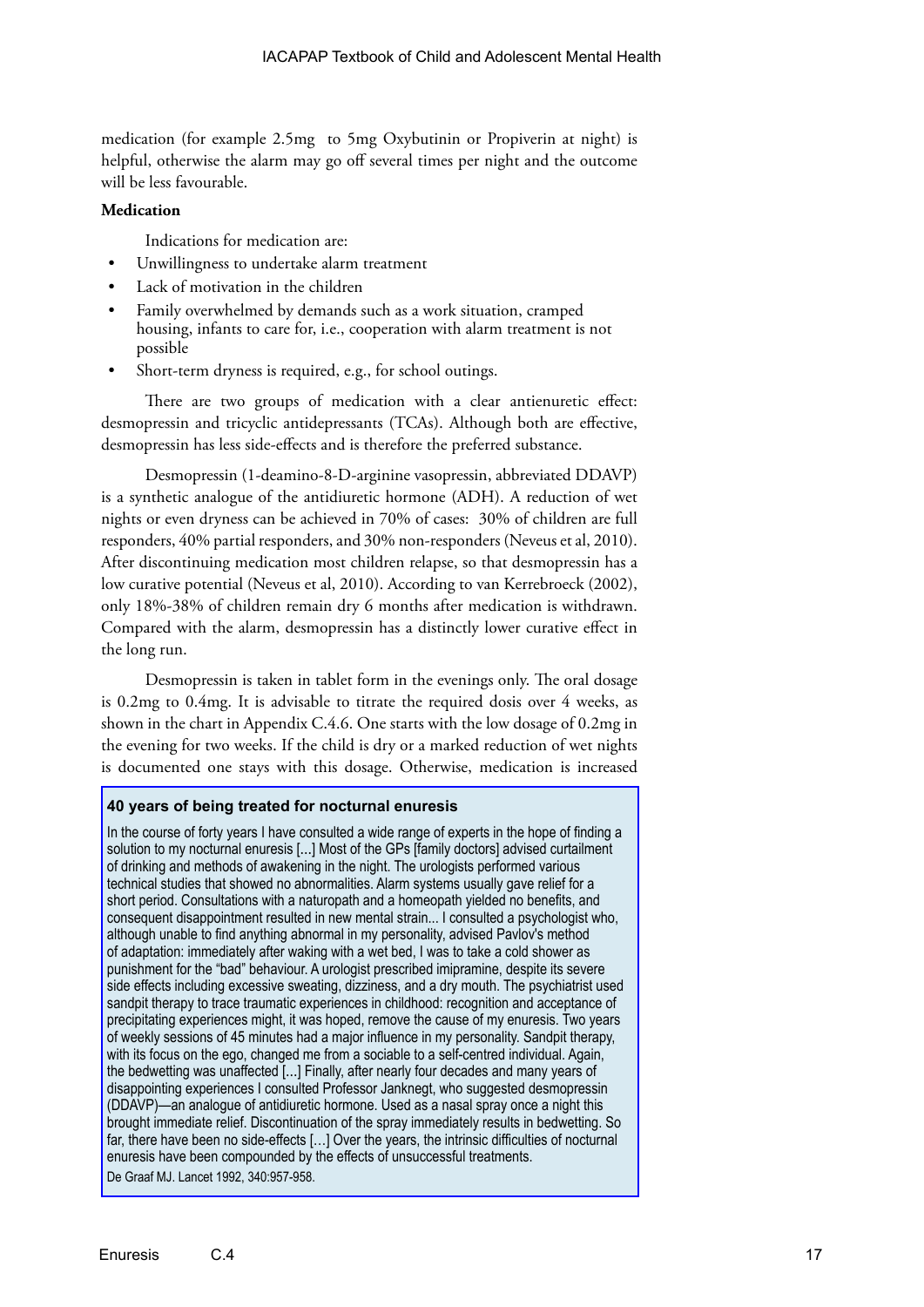to 0.4mg in the evening. If children do not become dry with 0.4mg, they are considered to be non-responders and desmopressin is discontinued. Otherwise, one can continue with the required dosage for a maximum of 12 weeks, after which desmopressin should be stopped to check if the child can remain dry without medication. If a relapse occurs, desmopressin can be given for another 12 weeks and this regime can be continued for as long as indicated. Adverse effects are rare and not pronounced, like head and stomach aches, lack of appetite, etc. The most dramatic, though rare side effect is hyponatremia and water intoxication, which may require intensive care. Therefore it is important not to overdose and not to drink a large amount of fluids after taking the medication. Laboratory blood tests are not necessary.

Tricyclic antidepressants such as imipramine have a proven anti-enuretic effect and similar relapse rates as desmopressin. Due to cardiac arrhythmias even with therapeutic doses, a detailed family history, ECG before and during treatment and blood tests are recommended. A low dose of 10mg to 25mg in the evening (1mg per kg of body weight per day or less) is often sufficient. If higher doses are necessary, imipramine should be give 3 times a day and the medication slowly increased to a maximum of 3mg per kg of body weight per day. Due to side effects (and toxic effects in case overdosage), imipramine has become a third line treatment for severe therapy-resistant cases.

#### **Urinary incontinence**

The same basic principles as in the treatment of enuresis should be followed, e.g., provision of information, counselling, supporting and motivating both child and parent is essential.

The main focus in the treatment of *urge incontinence* is a symptom-oriented cognitive-behavioural approach aimed at a conscious control of the urge without the use of the pelvic floor muscles, i.e., holding manoeuvres (Vijverberg et al, 1997). Children are instructed to note when they feel an urge and go to the toilet right away without using holding manoeuvres. They are asked to document in a chart if their pants were dry (with the symbol of a flag, for example) or if they were wet (with the symbol of a cloud, for example). This means, that children should be allowed to go to the toilet in any situation, especially in kindergarten and school. If adhered to, the number of voidings is typically reduced first, followed by a reduction in the number of wet episodes.

This simple approach is sufficient for 1/3 of children; the other 2/3 will require additional medication. Monitoring – observing and documenting (i.e., the cognitive-behavioural component) – should continue throughout the therapy. Anticholinergic medication is indicated. Oxybutine is a well-known preparation available as generic drug in most countries. It should be introduced slowly to avoid side-effects up to an initial dosage of 0.3mg per kg of body weight per day in 3 doses (maximum daily dosage: 15mg). If not effective, it can be increased to 0.6mg per kg of body weight per day (maximum 15mg/day). Side-effects are dose-dependent and reversible. They include typical anticholinergic effects such as flushing, blurred vision, tachycardia, hyperactivity, dryness of the mouth, residual urine and constipation.



Click on the picture to access the NICE guideline for the management of enuresis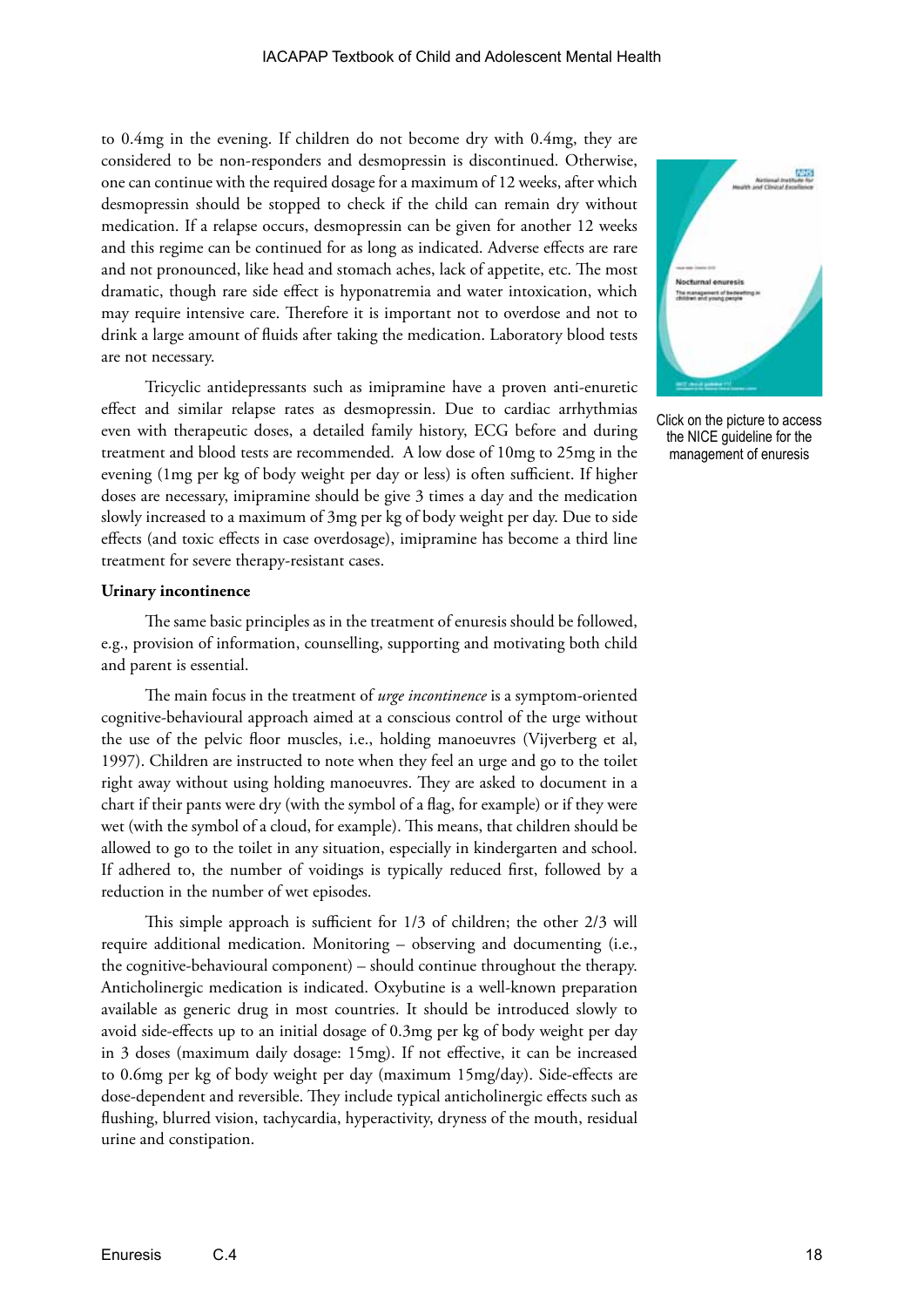An alternative is propiverin, which unfortunately is not available in many countries. The dosage is a maximum of 0.8mg of body weight per day in two doses (with a total maximum of 15mg/day). Side effects are similar but possibly at a lower rate. If one of these two standard medications is not effective or is accompanied by too many side effects, a switch-over to the other medication is recommended. Other anticholinergic medications such as tolterodine, solifenacine and others are used in adults but are not recommended for standard treatment in children.

A symptom-oriented approach is indicated in all cases of *voiding postponement*. The first step is provision of information and psycho-education. Often, the association of voiding postponement, retention of urine and incontinence are not known to parents and children. Children and parents are instructed to increase the frequency of micturition. The goal is to go to the toilet seven times a day at regular intervals. Children should sit on the toilet in a relaxed way and take plenty of time. Micturitions in the toilet as well as wetting episodes are noted in a chart. Often this requires parents to send their child to the toilet. To increase motivation, a simple token system with positive reinforcements can be added. In older children, digital wrist alarm watches (or cell phones) can be of help. Intervals of 1½ to 3 hours are set to remind the child to go to the toilet. However, these approaches are often not sufficient because of the high behavioural comorbidity, especially with ODD, which requires additional treatment.

Treatment of *dysfunctional voiding* includes increasing motivation, cognitivebehavioural elements, relaxation and general drinking and toileting advice (Chase et al, 2010). If necessary, voiding frequency and oral fluids can be increased. Toilet re-training is initiated. It is recommended that children take a lot of time, sit in a relaxed manner on the toilet seat, spread their legs apart and have contact with the floor either directly or with a little foot stool. The children are asked to relax completely, initiate micturition without straining and simply let the urine flow until they have the feeling that the bladder is empty. The most specific and effective treatment is biofeedback – either with uroflowmetry or pelvic-floor EMG (Chase et al, 2010). Signals of the urine stream or pelvic floor contractions are presented to the child in real time either visually or acoustically. Many child-friendly programmes and animations are available. EMG-feedback can be performed at home under instruction; otherwise, biofeedback is limited to specialised outpatient departments and beyond the scope of most primary care services. Coordination and continence can be achieved in a few sessions in most children. Medication is not indicated (Chase et al, 2010).

Giggle incontinence is treated with a classical conditioning paradigm (Elzinga-Plomp et al, 1995) or with high-dose methylphenidate (due to the overlap with cataplexy and narcolepsy) (Sher & Reinberg, 1996). Stress incontinence is treated by physiotherapy or imipramine. Children with underactive bladder require an intensive training and often intermittent catheterisation. All of these rare disorders do require specialised treatment (see von Gontard & Neveus, 2006).

In therapy-resistant cases, structured group therapies have been successful (Equit et al, 2012). These combine counselling, provision of information, relaxation techniques, cognitive-behavioural, play and group therapy approaches.



Click on the picture to access the website of the International Children's Continence Society (ICCS). Families and professionals can find in the website a variety of useful information and resources.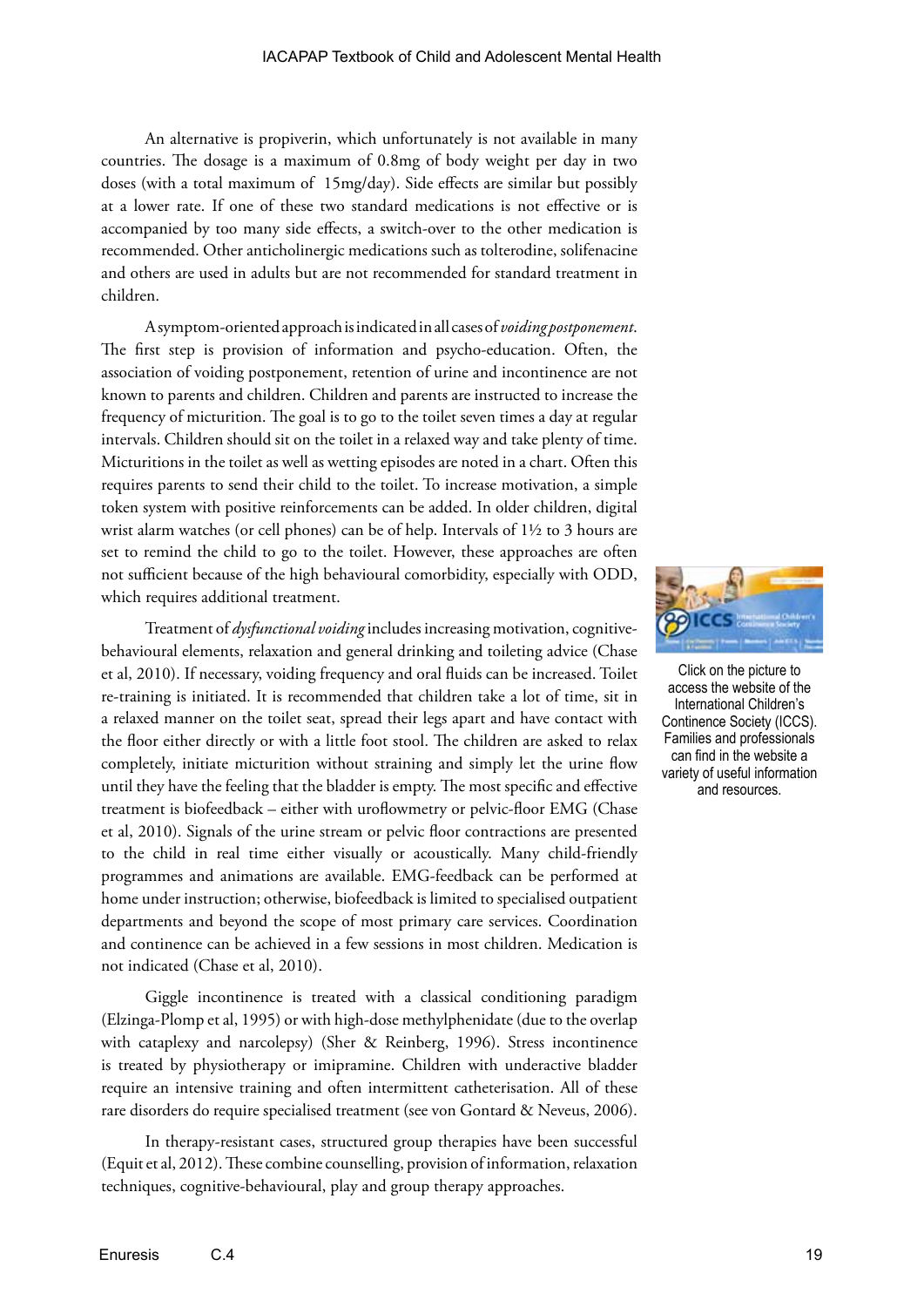#### **COURSE**

Enuresis has excellent long-term outcome with a high spontaneous remission rate – 13% per year – and effective treatments are available; 60% to 80% become dry with alarm treatment and 50% remain so on the long-term (Houts et al, 1994). Still, a small group of children have chronic enuresis with 1%-2% of adolescents affected. Nocturia (waking up at night and voiding) can be a residual symptom. The prevalence of enuresis overall is 1.7% in adults, with an 8-fold risk for enuresis if they had wetted as children (Hublin et al, 1998).

Studies of the long-term outcome of daytime incontinence are lacking. Urge incontinence seems to have the best prognosis, while voiding postponement, especially combined with ODD is difficult to treat. Daytime incontinence increases in adulthood with age, especially in women, although these are not necessarily a consequence of childhood incontinence.

### **REFERENCES**

- Achenbach TM (1991). *Manual for the Child Behavior Checklist / 4-18 and 1991 Profile*. Burlington, VT: University of Vermont,
- American Psychiatric Association (2000). *Diagnostic and Statistical Manual of Mental Disorders, Text Revision (DSM-IV-TR).* Washington, DC: American Psychiatric Association.
- Azrin NH, Sneed TJ, Foxx RM (1974). Dry-bed training: rapid elimination of childhood enuresis. *Behaviour Research and Therapy*, 12:147-156.
- Bachmann C, Lehr D, Janhsen E et al (2009)*.* Health related quality of life of a tertiary referral center population with urinary incontinence using the DCGM-10 questionnaire. *Journal of Urology*, 182:2000-2006.
- Baeyens D, Roeyers H, Demeyere I et al (2005)*.* Attentiondeficit/hyperactivity disorder (ADHD) as a risk factor for difficult to cure nocturnal enuresis in children: A two-year follow-up study. *Acta Paediatrica*, 94:1619.
- Baeyens D, Roeyers H, D'Hase L et al (2006). The prevalence of ADHD in children with enuresis: Comparison between samples of primary care and pediatric clinic. *Acta Paediatrica,* 95: 347-352.
- Bakwin H (1973). *The Genetics of Enuresis.* In Kolvin I, Mac Keith RCI, Meadow SR (eds). Bladder control an enuresis). London: William Heinemann, pp73-77.
- Bower WF, Moore KH, Shepherd RB et al (1996). The epidemiology of enuresis in Australia. *British Journal of Urology,* 78:602-606.
- Butler RJ (1994). *Nocturnal Enuresis the Child's Experience.* Oxford: Butterworth-Heinemann.
- Butler RJ, Golding J, Northstone K et al (2005). Nocturnal enuresis at 7.5 years old: prevalence and analysis of clinical signs. *BJU International*, 96:404-410.
- Butler R, Heron J, Alspac Study Team (2006). Exploring the differences between mono- and polysymptomartic nocturnal enuresis. *Scandinavian Journal of Urology and Nephrology*, 40:313-319.
- Chang P, Chen WY, Tsai WY et al (2001). An epidemiological study of nocturnal enuresis in Taiwanese children. *BJU International*, 87:678-681.
- Chase J, Austin P, Hoebeke P et al (2010). The management of dysfunctional voiding in children: a report from the standardisation committee of the International Children's Continence Society. *Journal of Urology*, 183:1296-1302
- Chung JM, Lee SD, Kang DI et al (2009). Prevalence and associated factors of overactive bladder in Korean children 5-13 years old: a nationwide multicentre study. *Urology*, 73:63-69.
- Crimmins CR, Rathburn SR, Husman DA (2003). Mangement of urinary incontinence and nocturnal enuresis in attention-deficit hyperactivity disorder. *Journal of Urology*, 170:1347-1350.
- Desta M, Hägglöf B, Kebede D et al (2007). Socio-demographic and psychopathologic correlates of enuresis in urban Ethiopian children. *Acta Paediatrica,* 96:556-560.
- Eiberg H, Schaumburg HL, von Gontard A et al (2001). Linkage study in a large Danish four generation family with urge incontinence and nocturnal enuresis. *Journal of Urology*, 166:2401-2403.
- Elzinga-Plomp A, Boemers TML, Messer AP et al (1995)*.* Treatment of enuresis risoria in children by selfadministered electric and imaginary shock. *British Journal of Urology*, 76:775-778.
- Equit M, Sambach H, Niemczyk J et al (2012). [Blasen- und Darmschulung: Gruppentherapie für Kinder und Jugendliche mit komplexen Ausscheidungsstörungen]. Göttingen: Hogrefe.
- Erdogan A, Akkurt H, Boettjer NK et al (2008)*.* Prevalence and behavioural correlates of enuresis in young children. *Journal of Paediatrics and Child Health*, 44:297-301.
- Feehan M, Mc Gee R, Stanton W et al (1990). A 6 year followup of childhood enuresis: prevalence in adolescence and consequences for mental health. *Journal of Paediatrics and Child Health*, 26:75-79.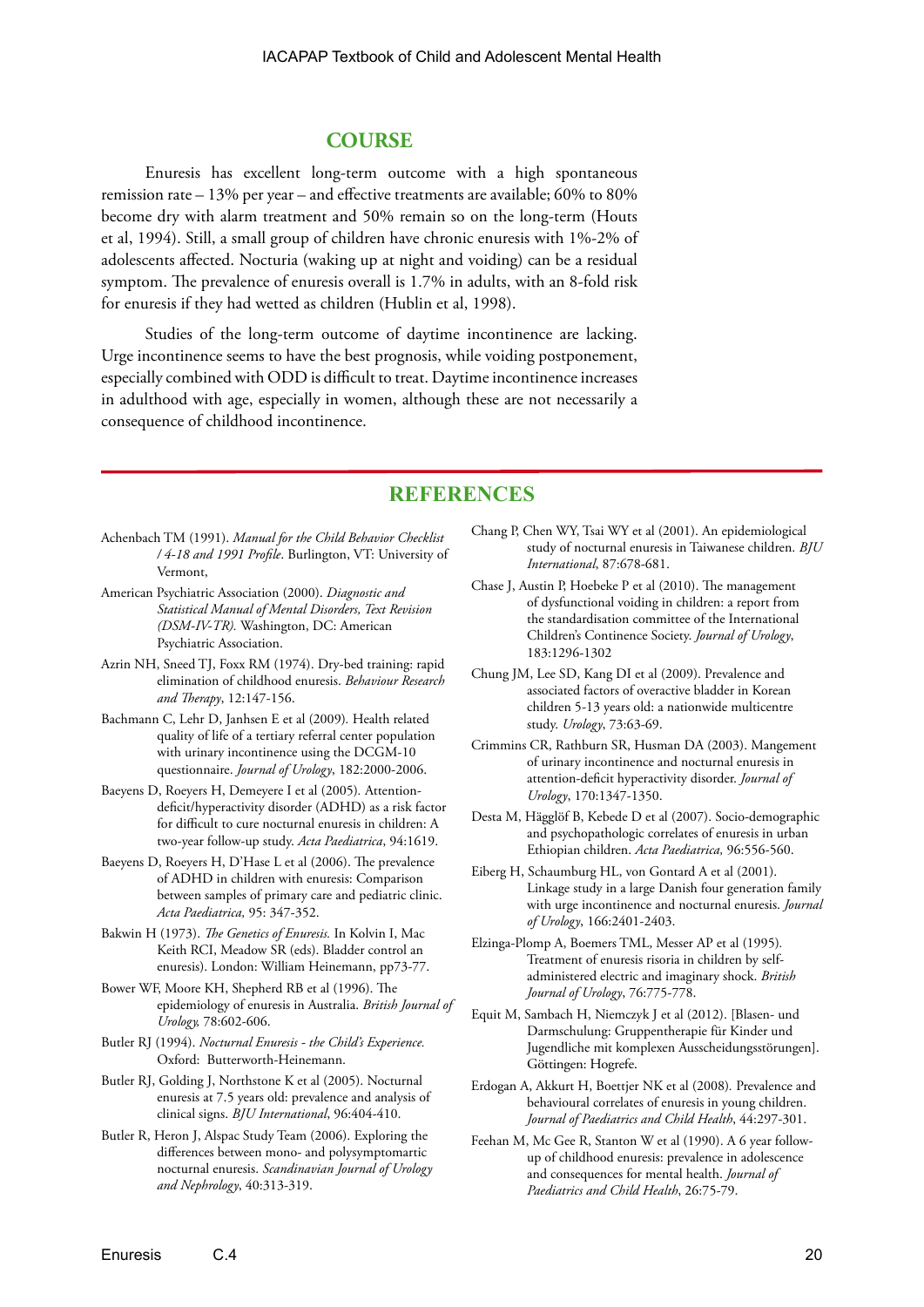- Fergusson DM, Horwood LJ, Shannon FT (1986). Factors related to the age of attainment of nocturnal bladder control. *Pediatrics*, 78:884-890.
- Franco I (2007). Overactive bladder in children. Part 1: pathophysiology. *Journal or Urology,* 178:761-768.
- Gill D (1995). Enuresis through the ages. *Pediatric Nephrology,* 9:120-122, DOI: 10.1007/BF00858991
- Glazener CMA, Evans JHC (2004). Simple behavioural and physical interventions for nocturnal enuresis in children. *Cochrane Database of Systematic Reviews*, CD003637.
- Glazener CMA, Evans JHC, Peto RE (2005). Alarm interventions for nocturnal enuresis in children . *Cochrane Database of Systematic Reviews*; CD002911.
- Glicklich LB (1951). An historical account of enuresis. *Pediatrics*, 8:859-876.
- Hellström AL, Hanson E, Hansson S et al (1990). Micturition habits and incontinence in 7-year-old Swedish school entrants. *European Journal of Pediatrics,*149:434-437.
- Heron J, Joinson C, von Gontard A (2008). Trajectories of daytime wetting and soiling in a United Kingdom 4-to-9-year-old population birth cohort study. *Journal of Urology*, 179:1970-1975.
- Houts AC (2000). Commentary: Treatments for enuresis: criteria, mechanisms, and health care policy. *Journal of Pediatric Psychology*, 25:219-224. doi: 10.1093/ jpepsy/25.4.219.
- Houts AC, Berman JS, Abramson H (1994). Effectiveness of psychological and pharmacological treatments for nocturnal enuresis. *Journal of Consulting and Clinical Psychology*, 62:737-745.
- Hublin C, Kaprio J, Partinen M et al (1998). Nocturnal enuresis in a nationwide twin cohort. *Sleep*, 21:579-585.
- Järvelin MR, Moilanen I, Vikeväinen-Tervonen L et al (1990). Life changes and protective capacities in enuretic and non-enuretic children. *Journal of Child Psychology and Psychiatry*, 31:763-774.
- Joinson C, Heron J, von Gontard A et al (2006). Psychological problems in children with daytime wetting. *Pediatrics,*  118:1985-1993.
- Joinson C, Heron J, Emond A et al (2007). Psychological problems in children with bedwetting and combined (day and night) wetting: A UK population-based study. *Journal of Pediatric Psychology,* 32:605-616.
- Kalo BB, Bella H (1996). Enuresis: prevalence and associated factors among primary school children in Saudi Arabia. *Acta Paediatrica*, 85:1217-1222.
- Koff SA (1996). Cure of nocturnal enuresis: why isn't desmopressin very effective? *Pediatric Nephrology*, 10:667-670.
- Kuhn S, Natale N, Siemer S et al (2009)*.* Clinical differences in subtypes of daytime wetting - urge incontinence and voiding postponement. *Journal of Urology*, 182:1967- 1972.
- Kwak KW, Lee YS, Park KH et al (2010). Efficacy of Desmopressin and enuresis alarm as first and second line treatment for primary monosymptomatic nocturnal enuresis: prospective randomized crossover study. *Journal of Urology,*184:2521-2526.
- Largo R, Gianciaruso M, Prader A (1978). [Die Entwicklung der Darm- und Blasenkontrolle von der Geburt bis zum 18. Lebensjahr.] *Schweizer Medizinische Wochenschrift*, 108:155-160.
- Largo RH, Molinari L, von Siebenthal K et al (1996). Does a profound change in toilet training affect development of bowel and bladder control? *Developmental Medicine and Child Neurology*, 38:1106-1116.
- Lister-Sharp D, O'Meara S, Bradley M et al (1997). *A Systematic Review of the Effectiveness of Interventions for Managing Childhood Nocturnal Enuresis.* York: NHS Centre for Reviews and Dissemination, University of York.
- Liu X, Sun Z, Uchiyama M et al (2000). Attaining nocturnal urinary control, nocturnal enuresis, and behavioral problems in Chinese children aged 6 through 16 years. *Journal of the American Academy of Child & Adolescent Psychiatry*, 39:1557-1564.
- Longstaffe S, Moffat M, Whalen J (2000). Behavioral and self-concept changes after six months of enuresis treatment: a randomized, controlled trial. *Pediatrics*, 105:935-940.
- Nevéus T, Stenberg A, Läckgren G et al (1999)*.* Sleep of children with enuresis: A polysomnographic study. *Pediatrics,*  103:1193-1197.
- Nevéus T, von Gontard A, Hoebeke P et al (2006)*.* The standardisation of terminology of lower urinary tract function in children and adolescents: Report from the Standardisation Committee of the International Children's Continence Society (ICCS). *Journal of Urology*, 176:314-324.
- Nevéus T, Eggert P, Macedo A et al (2010). Evaluation of and treatment for monosymptomatic enuresis: A standardization document from the International Children's Continence Society. *Journal of Urology*, 183:441-447.
- Sher PK, Reinberg Y (1996). Successful treatment of giggle incontinence with methylphenidate. *Journal of Urology,* 156:656-658.
- Rahim SIA, Cederblad M (1986). Epidemiology of nocturnal enuresis in a part of Khartoum, Sudan. I. The extensive study. *Acta Paediatrica Scandinavica*, 75:1017-1020.
- Rittig S, Knudsen UB, Norgaard JP et al (1989). Abnormal diurnal rhythm of plasma vasopressin and urinary output in patients with enuresis. *American Journal of Physiology*, 25:664-671.
- Swithinbank LV, Heron J, von Gontard A, Abrams P (2010). The natural history of daytime urinary incontinence in children: a large British cohort. *Acta Paediatrica*, 99:1031-1036.
- Van Hoecke E, Baeyens D, Vanden Bossche H et al (2007). Early detection of psychological problems in a population of children with enuresis: construction and validation of the short screening instrument for psychological problems in enuresis. *Journal of Urology,* 178:2611- 2615.
- van Kerrebroeck PEV (2002). Experience with the long-term use of desmopressin for nocturnal enuresis in children and adolescents. *BJU International*, 89:420-425.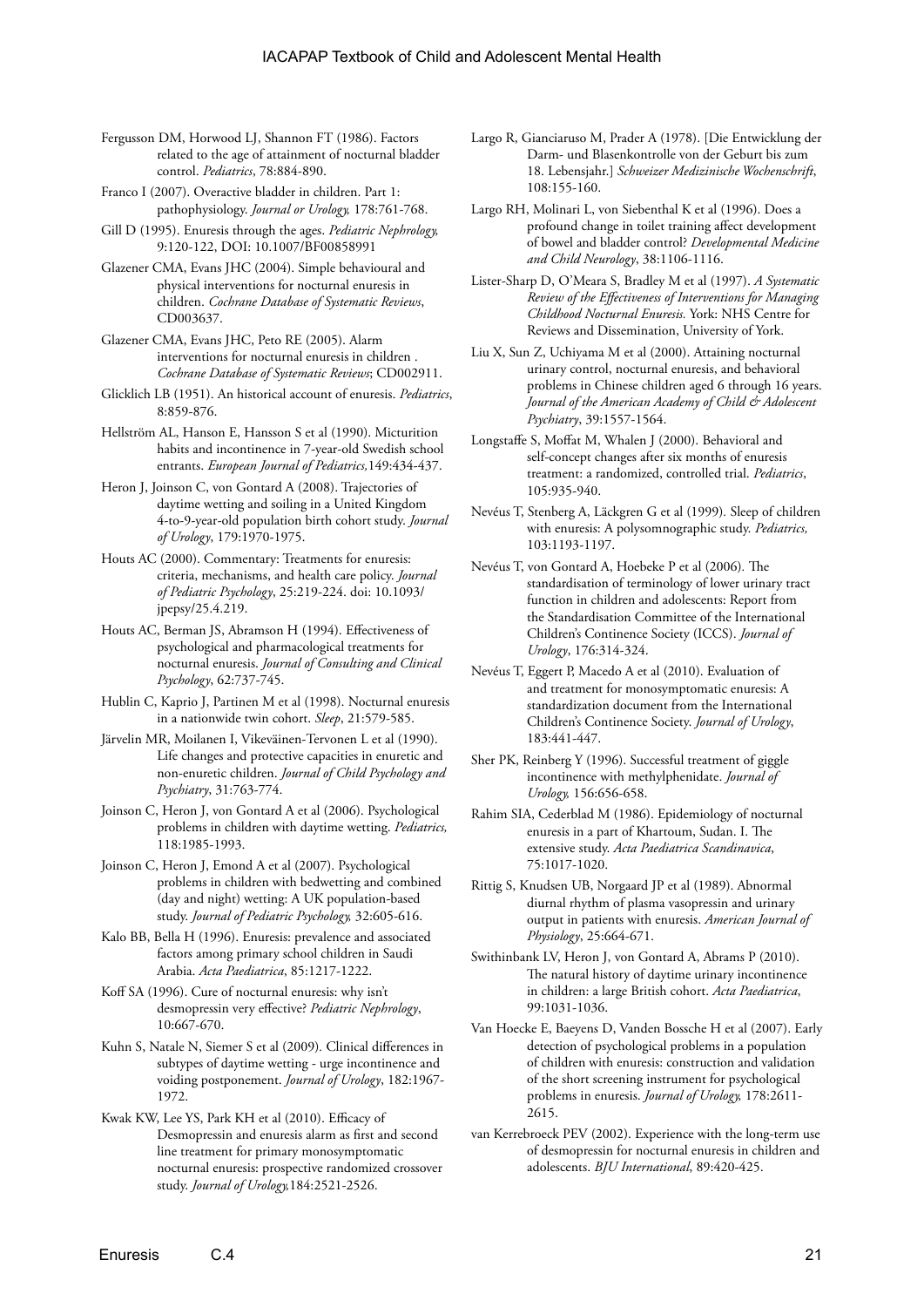- van Londen A, van Londen-Barensten M, van Son M et al (1993). Arousal training for children suffering from nocturnal enuresis: a 2½ year follow-up. *Behavior Research and Therapy*, 31:613-615.
- Vijverberg MAW, Elzinga-Plomp A, Messer AP et al (1997)*.* Bladder rehabilitation, the effect of a cognitive training programme on urge incontinence. *European Urology*, 31:68-72.
- von Gontard A, Nevéus T (2006). *Management of Disorders of Bladder and Bowel Control in Childhood*. London: MacKeith Press.
- von Gontard A, Plück J, Berner W et al (1999). Clinical behavioral problems in day and night wetting children. *Pediatric Nephrology*, 13:662-667.
- von Gontard A, Schaumburg H, Hollmann E et al (2001)*.* The genetics of enuresis – a review*. Journal of Urology,*  166:2438-2443.
- von Gontard A, Freitag CM, Seifen S et al (2006)*.* Neuromotor development in nocturnal enuresis. *Developmental Medicine and Child Neurology*, 48:744-750.
- von GontardA, Heron J, Joinson C (2011a). Family history of nocturnal enuresis and urinary incontinence – results from a large epidemiological study. *Journal of Urology*, 185:2303-2307.
- von Gontard A, Baeyens D, Van Hoecke E et al (2011b)*.*  Psychological and psychiatric issues in urinary and fecal incontinence. *Journal of Urolog,* 185:1432-1437.
- von Gontard A, Moritz AM, Thome-Granz S et al (2011c). Association of attention deficit and elimination disorders at school entry – a population-based study. *Journal of Urology*, 186:2027-2032.
- Wolfish NM, Pivik RT, Busby KA (1997). Elevated sleep arousal thresholds in enuretic boys: clinical implications. *Acta Paediatrica*, 86:381-384.
- World Health Organisation (2008). *Multiaxial Classification of Child and Adolescent Psychiatric Disorders: The ICD-10 Classification of Mental and Behavioural Disorders in Children and Adolescents*. Cambridge, UK: Cambridge University Press.



It is not known when enuresis became a medical problem, but it has been recognized as a disturbance of childhood necessitating medical treatment since the time of the Papyrus Ebers' which is dated 1550 BC. Juniper berries were the recommended treatment (Glicklich, 1951).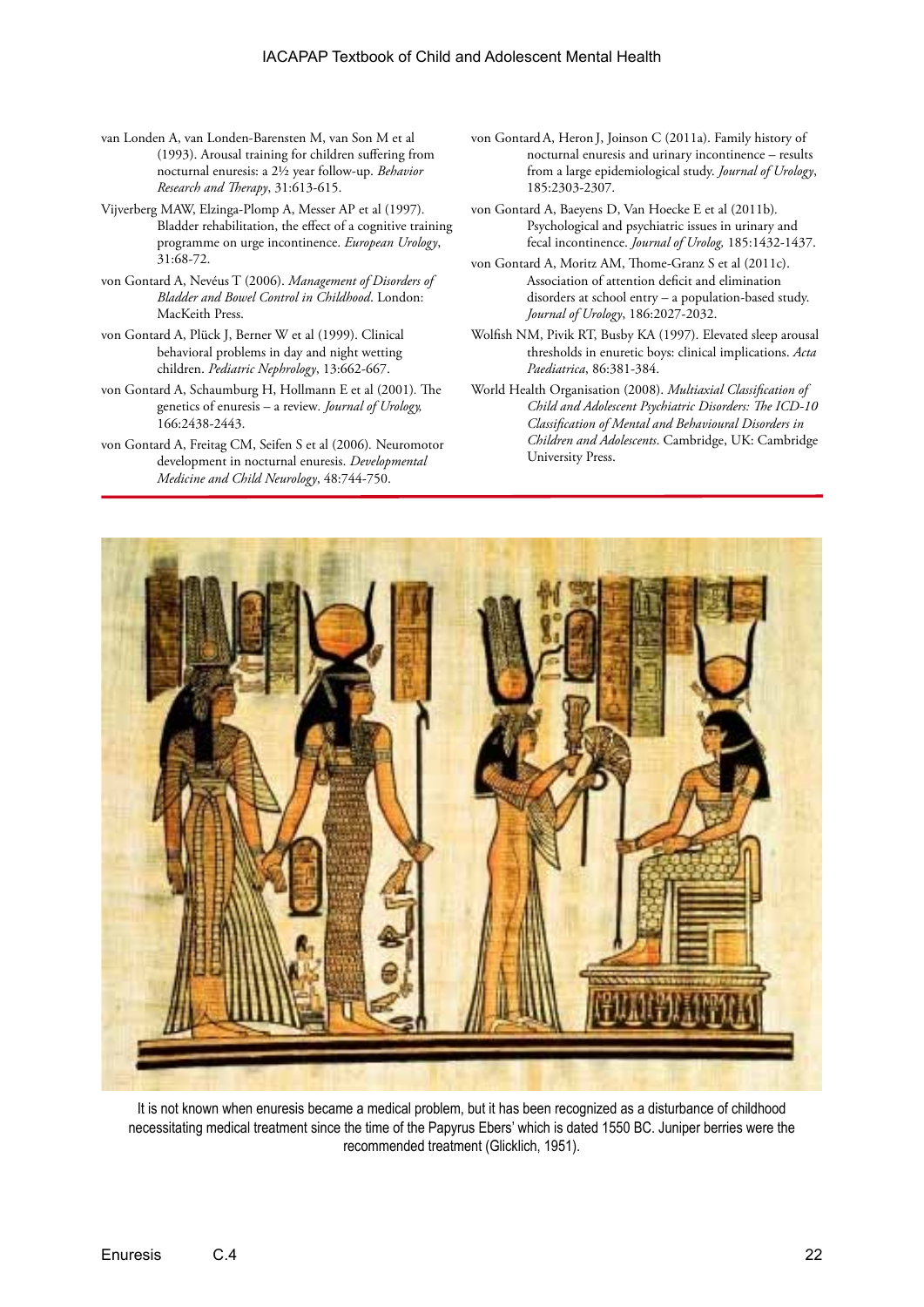# **CLINICAL HISTORY**

## **OF WETTING PROBLEMS AND POSSIBLE COMORBID DISORDERS**

(von Gontard, 2001; von Gontard & Neveus, 2006, with permission)

#### **PRESENTING SYMPTOMS**

| <b>General introduction:</b> | Do you know why you and your parents are here today?                        |
|------------------------------|-----------------------------------------------------------------------------|
| Time of wetting:             | Is it because you wet the bed or because your pants are wet during the day? |

#### *Start with the most important symptom, i.e., night or daytime problems*

#### **NOCTURNAL WETTING**

| Frequency of wetting:     | Do you wet the bed every night or are there dry nights? How many nights<br>per week is your bed wet (or dry)?                                                                                                                                                   |  |  |  |
|---------------------------|-----------------------------------------------------------------------------------------------------------------------------------------------------------------------------------------------------------------------------------------------------------------|--|--|--|
| Amount of wetting:        | Is the bed damp or completely wet?                                                                                                                                                                                                                              |  |  |  |
| Depth of sleep:           | How deep does your child sleep? Is it easy or difficult to wake him/her?<br>What do you have to do to get you child awake? Does your child sometimes<br>wake up at night to go to the toilet (nocturia)?                                                        |  |  |  |
| Dry intervals:            | What is the longest period of time that your child has been completely dry<br>(days, weeks, months)? How old was your child then? Did anything happen<br>around the time of the relapse that might have had an impact for your child<br>to start wetting again? |  |  |  |
| Impact and distress:      | How is it for you when your bed is wet? Are you sad? Annoyed? Angry?<br>Ashamed? Or do you feel it does not matter? Do you want to get dry? Are<br>you willing to do something about it and put some effort into the therapy?                                   |  |  |  |
| Social consequences:      | Have you been teased by somebody else about the wetting? Have you<br>avoided sleeping over with friends or join in on outings with your school<br>class because of that?                                                                                        |  |  |  |
|                           | DAYTIME WETTING AND MICTURITION PROBLEMS DURING THE DAY                                                                                                                                                                                                         |  |  |  |
| Frequency of wetting:     | Are your pants wet every day or do you also have dry days? How many days<br>per week are your trousers wet? Does it happen that you wet during the day<br>not once, but several times? How many times does it usually occur?                                    |  |  |  |
| Amount of wetting:        | Are the pants damp or really wet? Can the wet spot be seen through the<br>clothing?                                                                                                                                                                             |  |  |  |
| Timing during the day:    | Do you usually wet during the morning, in the afternoon or on the<br>evening?                                                                                                                                                                                   |  |  |  |
| Frequency of micturition: | How often does your child go to the toilet during the day (3, 5, 10 or 20<br>times? (Normal range is 5 to 7 times per day).                                                                                                                                     |  |  |  |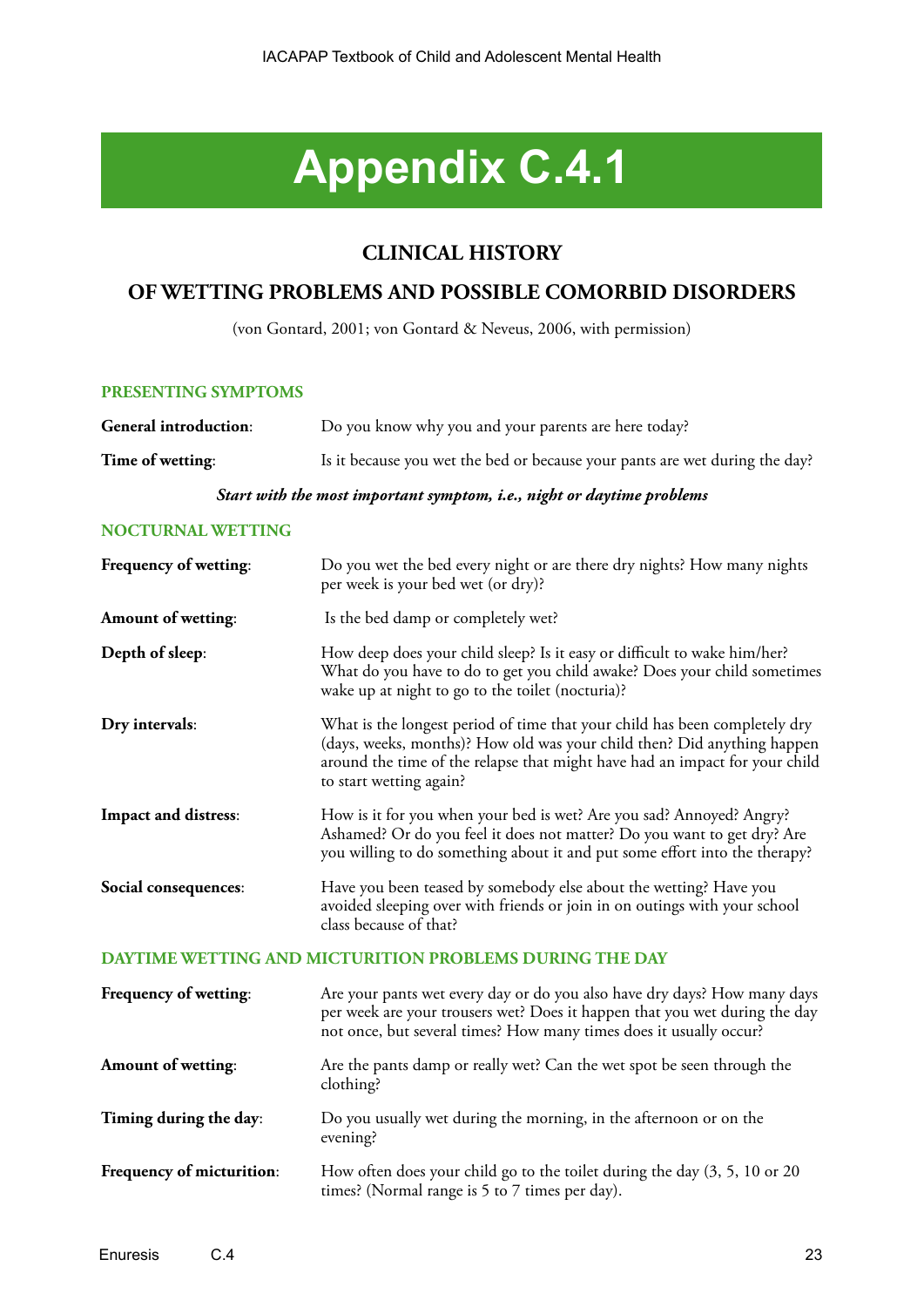| <b>Voiding postponement:</b>  | Have you ever noticed that your child does not go to the toilet right away,<br>but puts off the voiding for as long as possible? In which situations does<br>this happen most often (for example: in school, coming home from school,<br>while playing, while watching TV or during other activities)?                                                                                                                                                                                                                            |  |  |
|-------------------------------|-----------------------------------------------------------------------------------------------------------------------------------------------------------------------------------------------------------------------------------------------------------------------------------------------------------------------------------------------------------------------------------------------------------------------------------------------------------------------------------------------------------------------------------|--|--|
| <b>Holding manoeuvres:</b>    | How do you notice that your child needs to go to the toilet? Does it seem to<br>be absent-minded? What exactly does your child do to delay voiding? Have<br>you ever noticed that he/she crosses their legs, jumps from one leg to the<br>other, holds its tummy or genitals, squats or sits on its heels?                                                                                                                                                                                                                        |  |  |
| Urge symptoms                 | Does it happen that your child feels a sudden and strong urge to go to the<br>toilet (even though it goes to the toilet often)? For example, how long can<br>you drive the car or go shopping, before your child has to go to the toilet?<br>Do you have enough time to wait for the next rest room or do you have to<br>stop right away to let your child void?                                                                                                                                                                  |  |  |
| Dry intervals during the day: | When did your child get dry during the day? Is your child still wetting<br>during the day? What was the longest time period your child has ever been<br>dry (days, weeks, months)? How old was your child then? Were important<br>things happening at the time of the relapse that might have had an effect on<br>your child to start wetting again?                                                                                                                                                                              |  |  |
| Problems with micturition:    | Does your child have to strain at the beginning of micturition or does the<br>urine come spontaneously? Is there one continuous stream when voiding or<br>is the voiding interrupted? If it is interrupted, how many times? Does your<br>child need to strain to get it going again?                                                                                                                                                                                                                                              |  |  |
| Urinary tract infections:     | Does your child complain about pain during voiding? Does your child have<br>to go the toilet more often than usual? How many urinary tract infections<br>has your child had so far? When did the first infection occur? Has your<br>child had infections with fever and pain in the kidney areas? Have the<br>infections been treated with antibiotics? Has your child had long-term<br>prophylaxis with antibiotics? Is taking medication at the moment? Has your<br>child had skin infections in the genital area (dermatitis)? |  |  |
| <b>Medical complications:</b> | Have there been other medical complications such as refluxes, operations,<br>etc?                                                                                                                                                                                                                                                                                                                                                                                                                                                 |  |  |
| Eating and drinking habits:   | Please describe the eating habits of your child. Prefers biscuits, white bread<br>other low fibre food? How much and what does your child drink each the<br>day?                                                                                                                                                                                                                                                                                                                                                                  |  |  |
| <b>Attributions:</b>          | What do you think is the cause of your child's wetting problem? Do you<br>have any idea about how it happened? Have you ever felt guilty about it?<br>Have you ever blamed yourself for it? Have you ever been blamed by others?<br>Do you think your child is doing it on purpose? Who is distressed the most<br>about the wetting: you or your child? What do you think should change?<br>What are your expectations? Are you and your child willing to cooperate<br>actively with treatment?                                   |  |  |
| <b>TREATMENT TRIALS</b>       |                                                                                                                                                                                                                                                                                                                                                                                                                                                                                                                                   |  |  |
| Previous therapy:             | What have you tried so far to get your child dry? (Ineffective forms of<br>treatment) Fluid restriction, waking, holding, punishment, other measures?<br>(Effective forms of treatment) Charts and calendars, rewards, alarm<br>treatment, medication? Which medications (Minirin, Imipramine, others)?<br>How were the treatment trials conducted, please describe for how long with<br>what effects? Whom have you consulted for your child's wetting problem:                                                                  |  |  |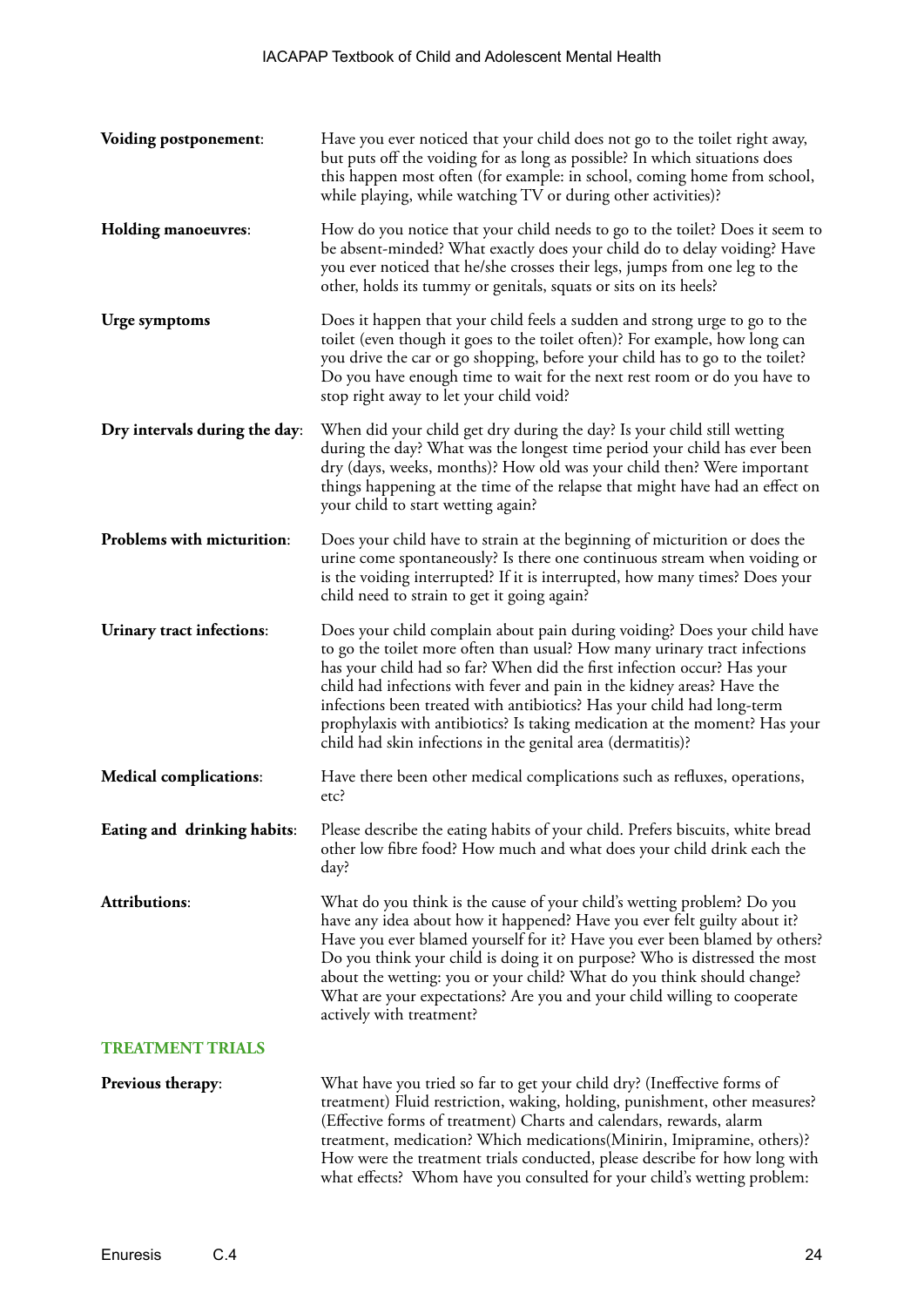|                   | paediatrician, urologist, psychologist, psychiatrist, child guidance centres,<br>etc.? Which investigations have been performed so far?                                                                                                                                                                                                                                        |  |  |
|-------------------|--------------------------------------------------------------------------------------------------------------------------------------------------------------------------------------------------------------------------------------------------------------------------------------------------------------------------------------------------------------------------------|--|--|
| <b>ENCOPRESIS</b> |                                                                                                                                                                                                                                                                                                                                                                                |  |  |
| Soiling:          | Does your child sometimes soil his underwear? How many times per week<br>does it happen? Are they large amounts or stool smearing? Does it happen<br>only during the day or also at night? How does your child react when it<br>soils? How old was your child when he became clean (stools in the toilet<br>and not in the diapers)? Have there been any relapses in the past? |  |  |
| Toilet habits:    | How often does your child have bowel movements per week? Does it ever<br>happen that it does not have bowel movements for several days in a row?<br>Is your child constipated regularly? Is defecating painful? Has there been<br>blood on the stools? What have you done about it so far?                                                                                     |  |  |

#### **THE CHILD PSYCHIATRIC HISTORY**

The child psychiatric history is divided into the presenting symptom(s), personal and developmental history and the family history (see Chapter A.5). In most cases, parents and child are interviewed together – in this way differing views can be assessed easily. In some cases, it is best to interview parents alone (i.e., marital conflicts, abuse, etc.). In others, it can be useful to see and talk to the child alone, particularly older children. Some children are more open to talk about their problems when parents are not present.

#### **PRESENTING SYMPTOMS**

*At the end of the wetting history, it is useful to ask an open question regarding other problem areas.*

| Other behavioural problems: | Are there other areas in your child's behaviour that you are worried about?<br>Please describe them in detail.                                                                                                                                                                                                                                                                                                                                                                                                                                                                                                                            |  |  |
|-----------------------------|-------------------------------------------------------------------------------------------------------------------------------------------------------------------------------------------------------------------------------------------------------------------------------------------------------------------------------------------------------------------------------------------------------------------------------------------------------------------------------------------------------------------------------------------------------------------------------------------------------------------------------------------|--|--|
|                             | As in the history of the wetting problem, each presenting symptom should be dealt with in turn. The<br>following points are worth considering.                                                                                                                                                                                                                                                                                                                                                                                                                                                                                            |  |  |
| <b>Presenting symptoms:</b> | Please describe the problem in your own words in as much detailed as<br>possible. How often does it occur? In which situations (at home, at school,<br>with friends)? How does your child react? How do you react? When did it<br>begin? How has it developed so far? Has it remained the same, got worse<br>or diminished in intensity or frequency? What have you done about it so<br>far? Has the child been seen or treated for the problem? Where, by whom<br>and with which effect? What are your main worries? What would you like<br>to change? How do you think this could change? What do you expect from<br>this consultation? |  |  |

*It is also useful to ask a few general questions about possible problem domains that often occur in children and that might be missed by open questions. If parents answer positively, each of the problems need to be explored in detail.*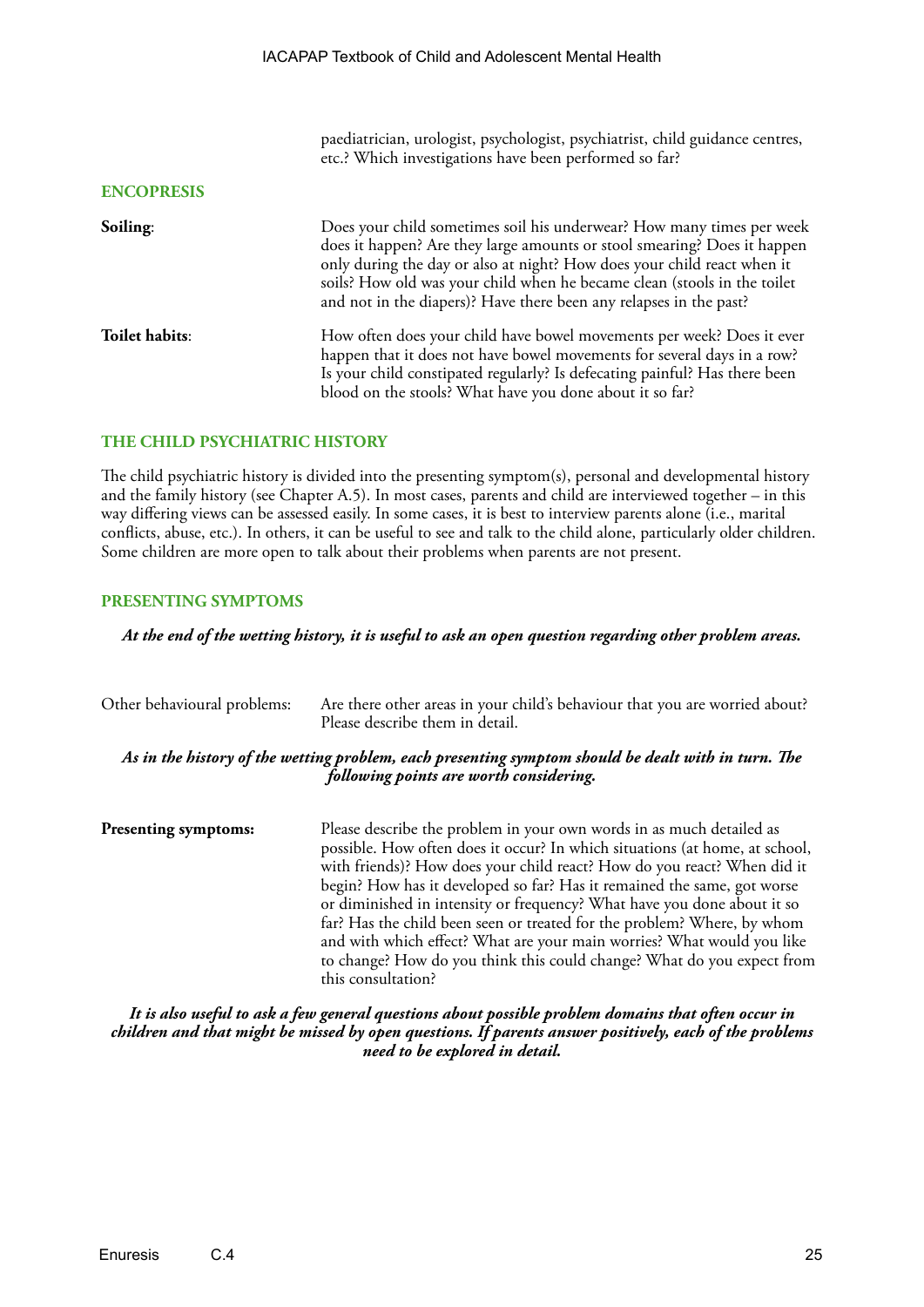### **OTHER PROBLEM AREAS**

| <b>Externalising problems:</b> | Is your child restless, constantly fidgeting or too active? Is easily distracted?<br>For how long can concentrate? Are there certain situations in which he finds<br>it especially difficult to concentrate, for example at school? Does your child<br>seem to act impulsively, without thinking? Is sometimes aggressive verbally,<br>towards objects or people? How does your child respond to rules? Does he<br>obey your rules? Is he oppositional? How does it react to your setting limits<br>and saying no? Are there particular problem areas: homework, coming<br>home too late, lying, stealing? |  |
|--------------------------------|------------------------------------------------------------------------------------------------------------------------------------------------------------------------------------------------------------------------------------------------------------------------------------------------------------------------------------------------------------------------------------------------------------------------------------------------------------------------------------------------------------------------------------------------------------------------------------------------------------|--|
| <b>Internalising problems:</b> | Is your child sad, unhappy or withdrawn? Has your child lost interest<br>in play, seeing other children? Does she find it difficult to get an activity<br>going? Does your child worry a lot? Are there problems with sleeping or<br>eating? Is she afraid of certain objects, situations or animals (phobias)?<br>Afraid of strangers, groups of children (social anxiety)? When you go away<br>(separation anxiety)? Without apparent reason (generalised anxiety)? Has<br>your child developed any peculiar habits, rituals or interests? Does she tend<br>to repeat things in the same way?            |  |

#### **PERSONAL AND DEVELOPMENTAL HISTORY**

| Pregnancy:           | Was the pregnancy planned (desired) or unexpected? What were your<br>feelings during pregnancy? Were there medical complications? Did anything<br>happen that you found stressful?                                                                                                                                                                                                                                                                                  |  |  |
|----------------------|---------------------------------------------------------------------------------------------------------------------------------------------------------------------------------------------------------------------------------------------------------------------------------------------------------------------------------------------------------------------------------------------------------------------------------------------------------------------|--|--|
| Birth:               | Was delivery at the expected date, too early, too late? Was it a spontaneous<br>birth? Were there complications during or after birth? What was the birth<br>weight of your child?                                                                                                                                                                                                                                                                                  |  |  |
| Infancy:             | Was your child breast-fed? For how long? If not, what were the reasons?<br>Was your child a quiet, content or active baby (temperament)? Were there<br>problems with feeding, weight gain, sleeping, excessive crying?                                                                                                                                                                                                                                              |  |  |
| Motor development:   | When did your child start sitting, standing, walking freely?                                                                                                                                                                                                                                                                                                                                                                                                        |  |  |
| Speech and language: | When did your child say its first words (and which were they)? When did<br>your child say its first two-word sentences? Were there any problems with<br>articulation, the way sentences were formed (expressive language) or with<br>understanding (receptive language)?                                                                                                                                                                                            |  |  |
| Kindergarten:        | When did your child enter kindergarten? Did he show problems staying<br>there, i.e. about being away from you? Were there problems with other<br>children or with teachers? If yes, please describe.                                                                                                                                                                                                                                                                |  |  |
| School:              | When did your child enter school? Which grade is he doing now? What<br>type of school? Did he have to repeat a grade? Does he like to go to school?<br>Please describe. What are his favourite subjects? What are the grades in the<br>different subjects? Does your child have special problems with teachers?<br>With other children? Please describe.                                                                                                            |  |  |
| Leisure time:        | What does your child do during free time? What are his favourite games<br>and type of play (role playing, construction games, activity games, computer<br>games, etc.)? Are there planned activities? What are his interests and<br>hobbies? Does he practice sports? Does your child have friends (how many<br>and how close)? Does he spend his free time alone or with friends? What<br>role does your child play in groups with other children of the same age? |  |  |
| <b>Illnesses:</b>    | What illnesses, operations, hospital treatment, accidents, and allergies has<br>your child had so far?                                                                                                                                                                                                                                                                                                                                                              |  |  |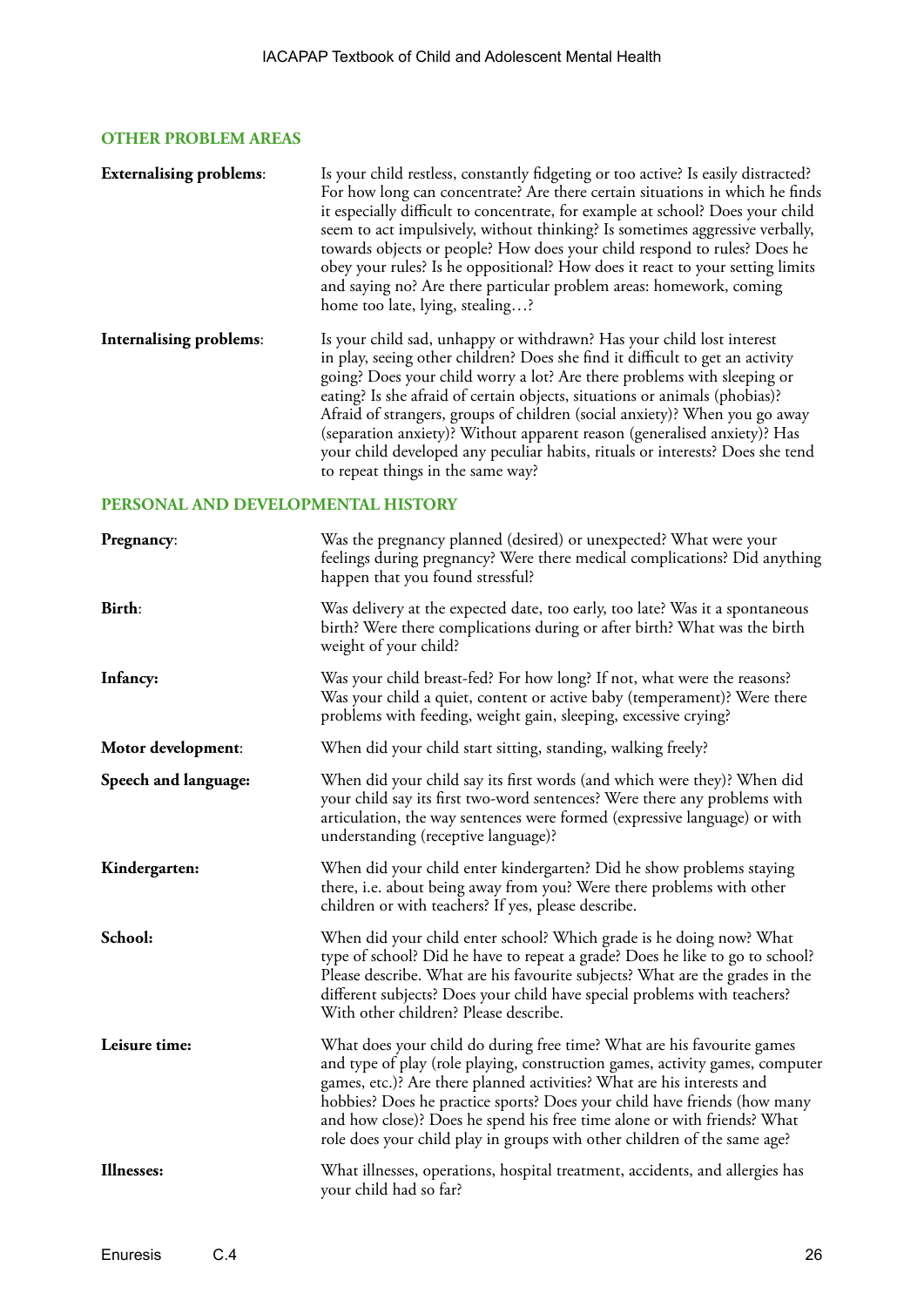#### **FAMILY HISTORY**

| Parents:         | Age, occupation (educational achievemnt), illnesses. Marital relationship?<br>Did you wet the bed as a child? How would you describe your relationship<br>to your child? |
|------------------|--------------------------------------------------------------------------------------------------------------------------------------------------------------------------|
| Siblings:        | Age. Biological siblings? School-grade, illnesses and wetting problems. How<br>do your children relate to each other? Are there especially close bonds or<br>rivalries?  |
| Other relatives: | Did other relatives wet the bed as children? Other illnesses, especially<br>psychiatric or kidney?                                                                       |

Regarding the problems of enuresis and urinary incontinence (as well as nocturia and micturition problems such as urge) we have made it a routine to draw a complete pedigree over three generations. Often, other relatives will be missed unless one asks directly and explicitly if they have wetted in the past (or currently).

*It is usually best to end the history by asking one open question, such as "is there anything else we may have missed or that you think it may be important?"*

# **Appendix C.4.2**

## **FREQUENCY/ VOLUME CHART**

(von Gontard & Neveus, 2006, with permission)

Instructions:

Dear parents,

To assess and treat the wetting problem of your child in the best possible way, we would be very thankful for your help and your observations.

Please fill out this chart on a day without school or kindergarten (weekend or holiday). You must note every time that your child goes to the toilet or wets him or herself. This should start on one morning and continue through to the next morning (24 hours). If possible, **please fill out two charts on two consecutive days**, this is even more useful.

Please talk to your child about it beforehand. You should not send your child to the toilet. Instead, he/she should tell you when he/she wants to go to the toilet and should urinate into a measuring cup. Please measure the amount of urine, record it and the time of day in the chart. You can discard the urine afterwards.

If your child needs to strain to start urinating of if the stream of urine is interrupted (e.g., stops and starts) please note this in the appropriate column in the chart  $(3<sup>rd</sup>$  from the left).

If your child wets his/her clothes, again please note the time and if they were wet (large amount of urine) or just damp (small amount).

If your child feels a sudden urge to go to the toilet, please note this with the time in the next column.

If you observe that your child crosses his/her legs, squats or tries to hold back the urine in any other way, please note this (with the time) in the column headed "Urge".

Finally, please measure and note the amount of ALL fluids your child drinks during the day (with times).

Thank you very much for your help!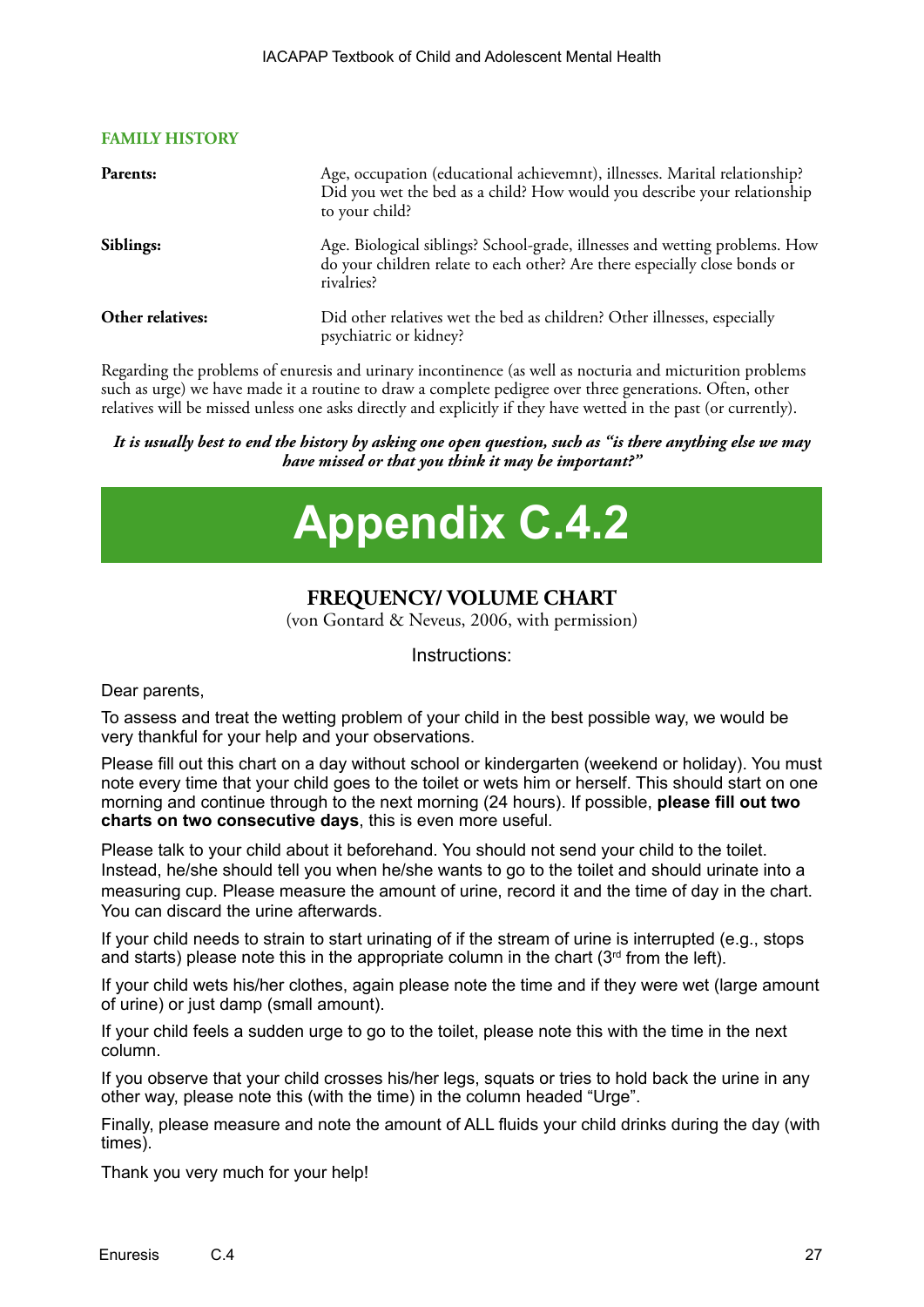# **48-HOUR-FREQUENCY/VOLUME CHART**

Name\_\_\_\_\_\_\_\_\_\_\_\_\_\_\_\_\_\_\_\_\_\_\_\_\_\_\_\_\_\_\_\_\_\_ Date of birth\_\_\_\_\_\_\_\_\_\_\_\_\_\_\_\_\_\_

Date\_\_\_\_\_\_\_\_\_\_\_\_\_\_\_\_\_\_\_\_\_\_\_\_\_\_\_\_\_\_\_\_\_\_\_

| Time of<br>day | Urine<br>volume<br>(m <sub>l</sub> ) | Straining/<br>interrupted<br>stream | Wetting:<br>damp/wet? | Urge | Comments/<br>observations | Drinking<br>fluids<br>(ml) |
|----------------|--------------------------------------|-------------------------------------|-----------------------|------|---------------------------|----------------------------|
|                |                                      |                                     |                       |      |                           |                            |
|                |                                      |                                     |                       |      |                           |                            |
|                |                                      |                                     |                       |      |                           |                            |
|                |                                      |                                     |                       |      |                           |                            |
|                |                                      |                                     |                       |      |                           |                            |
|                |                                      |                                     |                       |      |                           |                            |
|                |                                      |                                     |                       |      |                           |                            |
|                |                                      |                                     |                       |      |                           |                            |
|                |                                      |                                     |                       |      |                           |                            |
|                |                                      |                                     |                       |      |                           |                            |
|                |                                      |                                     |                       |      |                           |                            |
|                |                                      |                                     |                       |      |                           |                            |
|                |                                      |                                     |                       |      |                           |                            |
|                |                                      |                                     |                       |      |                           |                            |
|                |                                      |                                     |                       |      |                           |                            |
|                |                                      |                                     |                       |      |                           |                            |
|                |                                      |                                     |                       |      |                           |                            |
|                |                                      |                                     |                       |      |                           |                            |
|                |                                      |                                     |                       |      |                           |                            |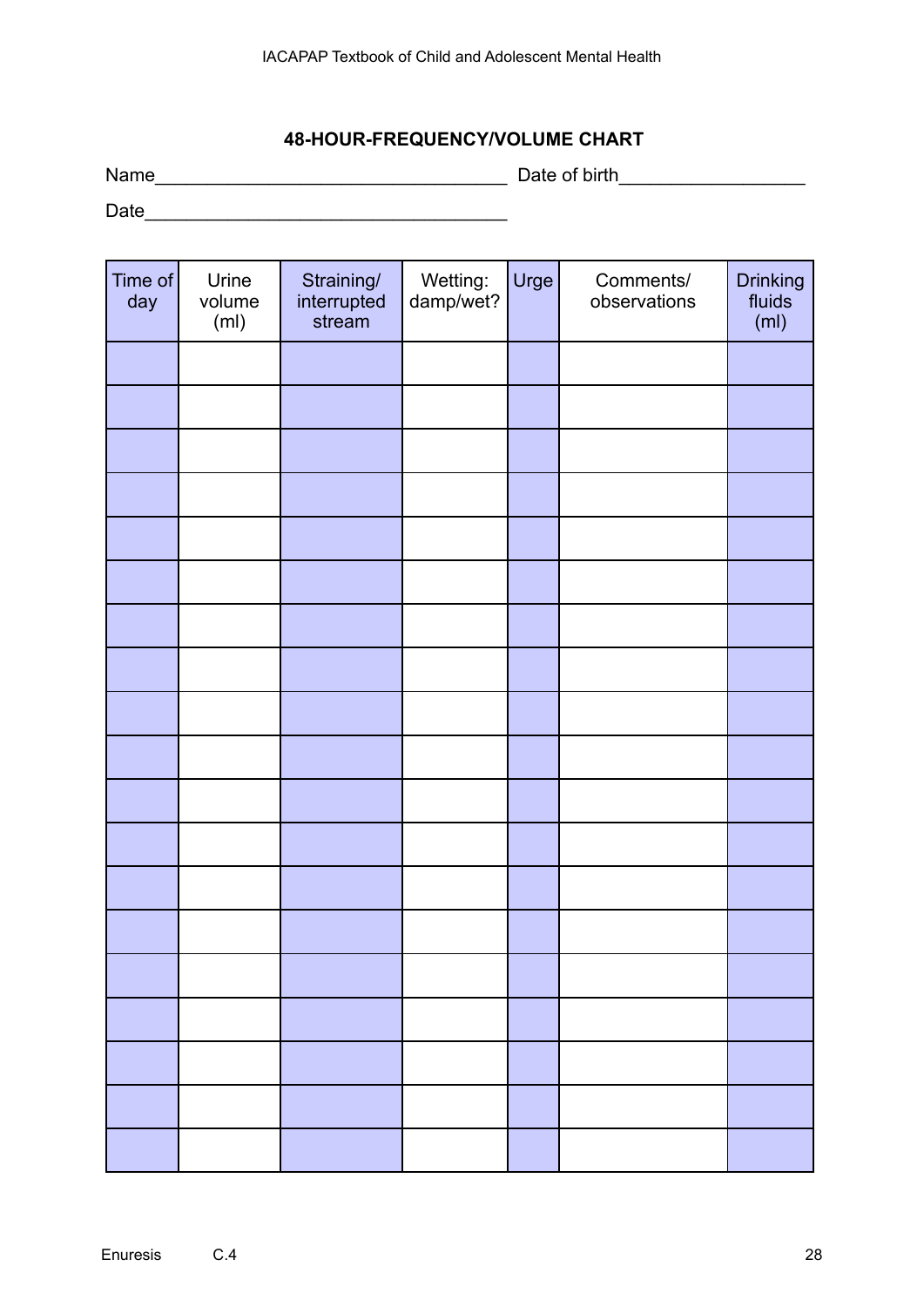# **PARENT QUESTIONNAIRE**

## **ENURESIS/URINARY INCONTINENCE** (Beetz, von Gontard, Lettgen, 1994; translated and adapted by von Gontard, 2003)

| <b>DAYTIME WETTING</b>                                                               | <b>YES</b>     | <b>NO</b>                              |
|--------------------------------------------------------------------------------------|----------------|----------------------------------------|
| Does your child wet his/her clothes during the day?                                  | $\mathfrak{g}$ | $\mathfrak{g}$                         |
| Has your child ever been dry during the day?                                         | $[ \ ]$        | IJ                                     |
| If yes, for how long? ______________ (weeks/months/ years)                           |                |                                        |
| And at which age? __________________(years)                                          |                |                                        |
| On how many days a week does your child wet during daytime? _________(days per week) |                |                                        |
| How many times a day does your child wet? _______________(times per day)             |                |                                        |
| Is the clothing usually damp?                                                        | $\mathbf{I}$   | $\mathbf{I}$                           |
| Is the clothing usually wet?                                                         | $\Box$         | $\mathfrak{g}$                         |
| Does urine dribble constantly?                                                       | 1              | $\mathfrak{g}$                         |
| Does your child wet his/her clothes immediately after                                |                |                                        |
| having gone to the toilet?                                                           | $\mathfrak{g}$ | $\left[ \ \right]$                     |
| Does your child notice when he/she wets?                                             | []             | IJ                                     |
| <b>NIGHTTIME WETTING</b>                                                             | <b>YES</b>     | <b>NO</b>                              |
| Does your child wet the bed (or diapers) during the night?                           | $\Box$         | $\begin{array}{c} \square \end{array}$ |
| Has your child ever been dry during the night?                                       | $\mathfrak{g}$ | $\left[ \ \right]$                     |
| If yes, for how long? ______________ (weeks/months/ years)                           |                |                                        |
| And at which age? _________________(years)                                           |                |                                        |
| On how many nights a week does your child wet? ______________(nights per week)       |                |                                        |
| Is the bed usually damp?                                                             |                | $\begin{bmatrix} 1 \\ 0 \end{bmatrix}$ |
| Is the bed usually wet?                                                              | []             | IJ                                     |
| Does your child wake up to go to the toilet?                                         | []             | $\mathfrak l$                          |
| Does your child wake up after wetting the bed?                                       | []             | $\left[\right]$                        |
| Is your child a deep sleeper, i.e. difficult to wake up?                             | []             | $\mathfrak{g}$                         |
| Has any other member of your family wetted (day or night)?                           | []             | $\left[\right]$                        |
| If yes, who?                                                                         |                |                                        |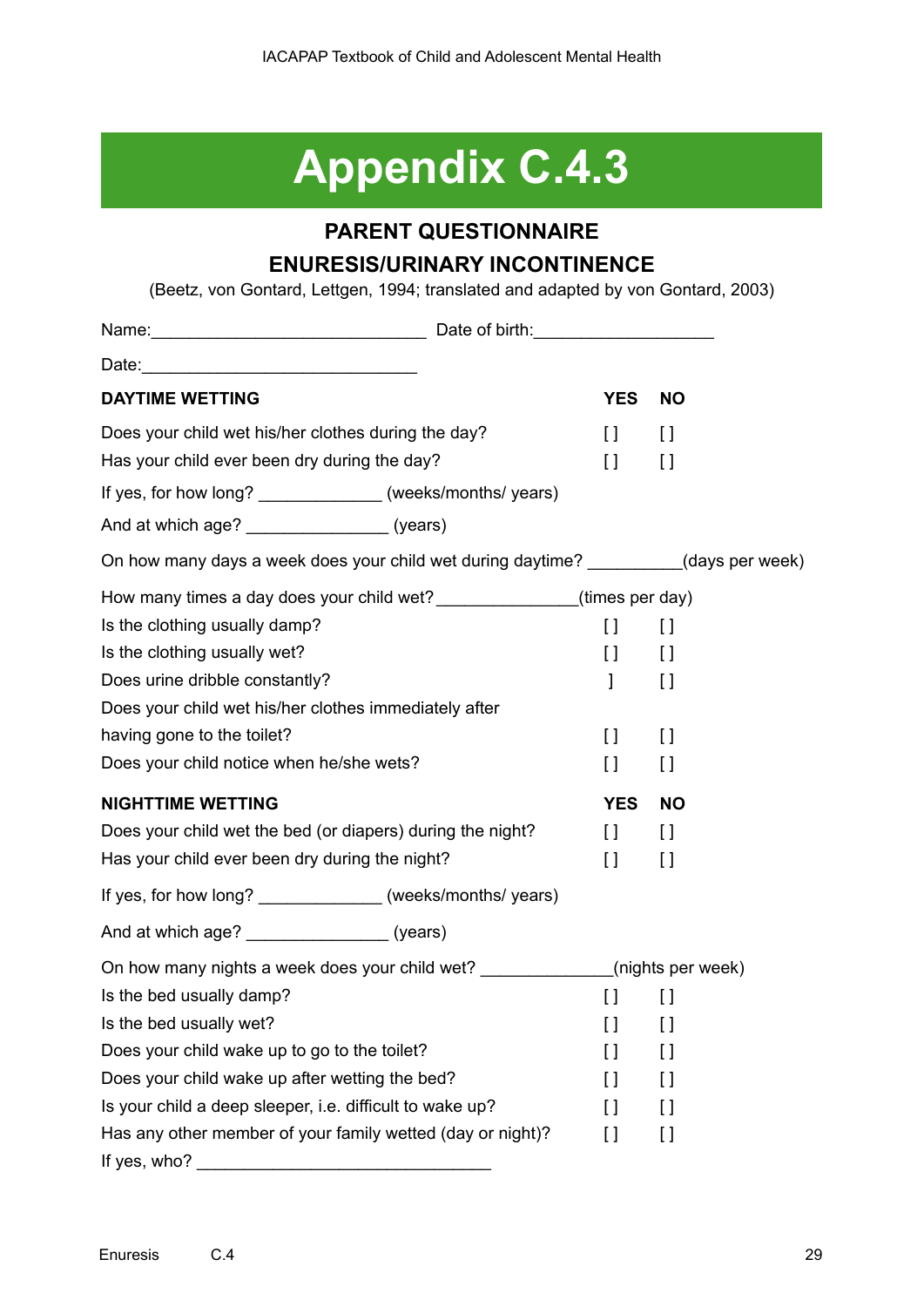| <b>TOILET HABITS</b>                                                                          | <b>YES</b>                             | <b>NO</b>                              |
|-----------------------------------------------------------------------------------------------|----------------------------------------|----------------------------------------|
| How many times a day does your child void(on average)?                                        |                                        | (times/day)                            |
| How long can your child manage without going                                                  |                                        |                                        |
| to the toilet (during shopping, car trips, etc.)? (hours)                                     |                                        |                                        |
| Does your child go to the toilet him/herself if he/she needs to?                              | $\mathbf{I}$                           | $\begin{array}{c} \square \end{array}$ |
| Do you have to send your child to the toilet?                                                 | $\left[\right]$                        | IJ                                     |
| If your child wants to pee, does he/she have to strain<br>at the beginning or during voiding? | $\mathbf{I}$                           | $\mathbf{I}$                           |
| When your child voids, is the stream interrupted?                                             | $\left[\right]$                        | IJ                                     |
| Does your child hurry and not take enough time for voiding?                                   | $\mathfrak{g}$                         | $\mathfrak{g}$                         |
| <b>OBSERVABLE REACTIONS</b>                                                                   | <b>YES</b>                             | <b>NO</b>                              |
| Does your child feel a sudden urge to go to the toilet?                                       | $\left[\right]$                        | I l                                    |
| When your child needs to void, does he/she have to rush to                                    | $\mathfrak l$                          | $\begin{array}{c} \square \end{array}$ |
| the toilet immediately?                                                                       | $\mathfrak{g}$                         | $\mathfrak l$                          |
| Does your child cross his/her legs, squat, sit on a heel, etc.<br>to prevent wetting?         | $\mathfrak{g}$                         | $\mathfrak l$ ]                        |
| Does your child postpone going to the toilet as long<br>as possible?                          | $\mathfrak{g}$                         | $\mathbf{I}$                           |
| If, yes, in which situations (school, play, TV, etc.), please specify                         |                                        |                                        |
|                                                                                               |                                        |                                        |
| <b>URINARY TRACT INFECTIONS</b>                                                               | <b>YES</b>                             | <b>NO</b>                              |
| Has your child ever had a urinary tract infection?                                            | $\begin{array}{c} \square \end{array}$ | I.                                     |
| (times)                                                                                       |                                        |                                        |
| Has your child had urinary tract infections with fever?                                       | $\mathbf{I}$                           | $\left[ \ \right]$                     |
| Has your child been treated for an illness of the<br>urinary tract?                           | $\Box$                                 | $\mathbf{I}$                           |
|                                                                                               |                                        |                                        |
| <b>STOOL HABITS</b>                                                                           | <b>YES</b>                             | <b>NO</b>                              |
| Does your child have daily bowel movements?                                                   | $\mathfrak{g}$                         | IJ                                     |
| If not, how many times/week? __________(times/week)                                           |                                        |                                        |
| Is your child regularly constipated?                                                          | $\mathfrak{g}$                         | $\mathfrak l$                          |
| Does your child soil his/her underwear (during the day)?                                      | $\Box$                                 | $\Box$                                 |
| Does your child soil during sleep?                                                            | $\Box$                                 | $\mathfrak l$                          |
| If yes, small amounts (smear)                                                                 | $\mathbf{I}$                           | IJ                                     |
| Or large amounts (stool)                                                                      | $\left[\right]$                        | $\mathfrak{g}$                         |
| How often does your child soil?_______(times/week)______(times/month)                         |                                        |                                        |
| Has your child previously had complete bowel control?                                         | $\mathfrak{g}$                         | IJ                                     |

Enuresis C.4 30 C.4 30 C.4 30 C.4 30 C.4 30 C.4 30 C.4 30 C.4 30 C.4 30 C.4 30 C.4 30 C.4 30 C.4 30 C.4 30 C.4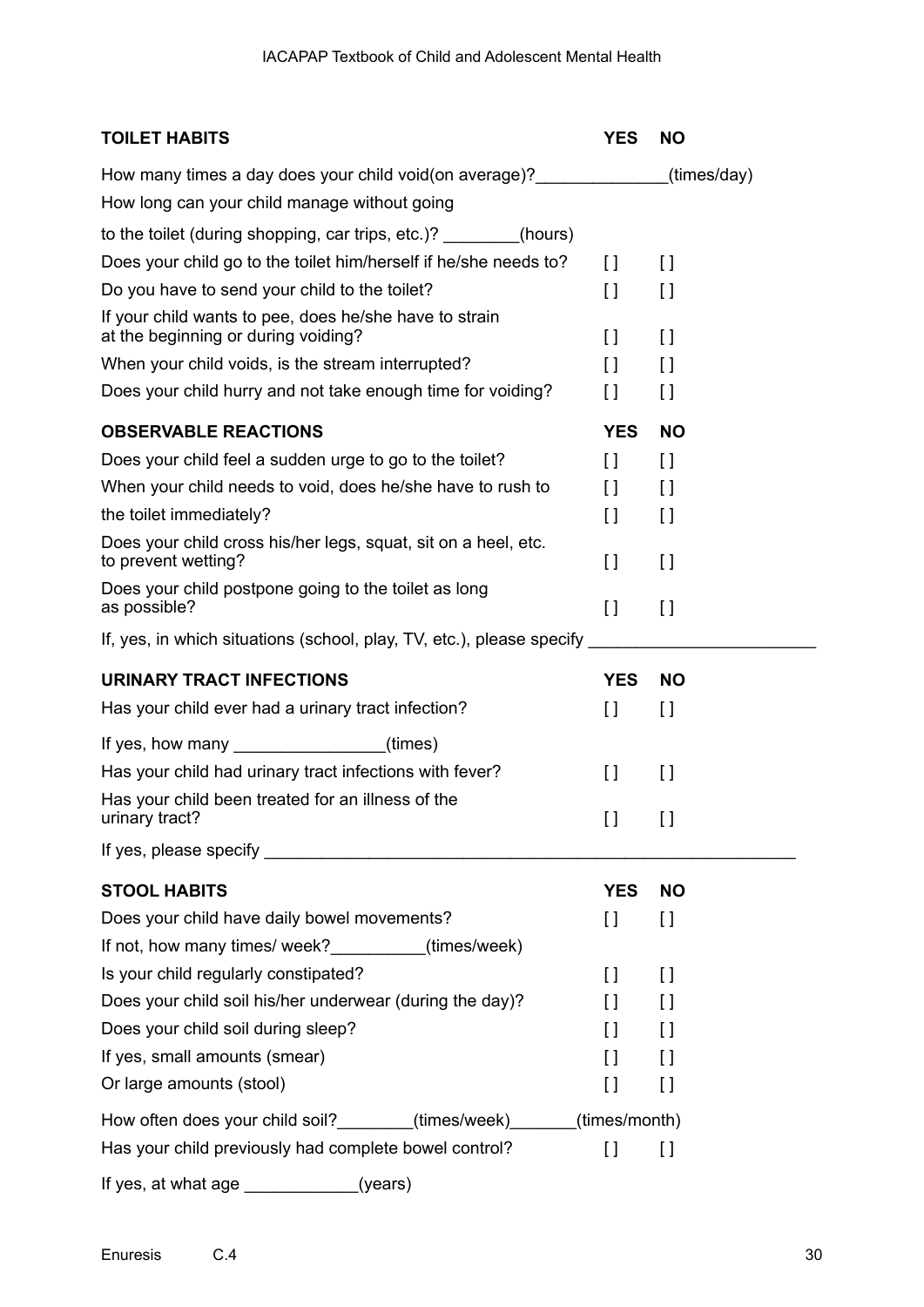| And for how long ______________(months/years)                                                                                                                                                                                       |                 |                    |
|-------------------------------------------------------------------------------------------------------------------------------------------------------------------------------------------------------------------------------------|-----------------|--------------------|
| Does soiling occur in special situations?                                                                                                                                                                                           | $\mathbf{I}$    | $\left[\right]$    |
|                                                                                                                                                                                                                                     |                 |                    |
| <b>BEHAVIOUR: WETTING</b>                                                                                                                                                                                                           | <b>YES</b>      | <b>NO</b>          |
| Is your child distressed by the wetting?                                                                                                                                                                                            | $\lceil$        | $\Box$             |
| Are you distressed because of your child's wetting?                                                                                                                                                                                 | $\lceil$        | $\mathbf{I}$       |
| Has your child been teased because of the wetting?                                                                                                                                                                                  | $\Box$          | $\mathbf{I}$       |
| Are there things your child did not do (school outings,<br>sleeping over with friends) because of the wetting?                                                                                                                      | $\lceil$        | $\left[\right]$    |
| Does your child wet more often in stressful times?                                                                                                                                                                                  | $\Box$          | $\mathfrak{g}$     |
| Is your child cooperative and motivated for treatment?                                                                                                                                                                              | $\mathfrak{g}$  | $\mathbf{I}$       |
| If your child had been dry before, do you see any event<br>that might be associated with the relapse?                                                                                                                               | $\lbrack$       | $\mathbf{I}$       |
| If yes, please specify <b>Source and Source Allengers</b> of the set of the set of the set of the set of the set of the set of the set of the set of the set of the set of the set of the set of the set of the set of the set of t |                 |                    |
|                                                                                                                                                                                                                                     |                 |                    |
| What in your opinion is the reason for the wetting?                                                                                                                                                                                 |                 |                    |
| Please specify <b>Example 2018 Contract Contract Contract Contract Contract Contract Contract Contract Contract Contract Contract Contract Contract Contract Contract Contract Contract Contract Contract Contract Contract Co</b>  |                 |                    |
| <b>BEHAVIOUR: GENERNAL</b>                                                                                                                                                                                                          | <b>YES</b>      | <b>NO</b>          |
| Does your child have difficulties obeying rules?                                                                                                                                                                                    | $\left[\right]$ | $\lceil$ $\rceil$  |
| Is your child restless, on the go, easily distracted?                                                                                                                                                                               | $\lceil$        | $\lceil$           |
| Does your child have difficulty concentrating?                                                                                                                                                                                      | $\Box$          | $\left[ \ \right]$ |
| Is your child sometimes anxious?                                                                                                                                                                                                    | $\lceil$        | $\lceil$           |
| Is your child sometimes sad, unhappy, withdrawn?                                                                                                                                                                                    | $\lceil$        | $\lceil$           |
| Does your child have problems in school?                                                                                                                                                                                            | $\mathfrak{g}$  | $\left[\right]$    |
| If yes, please specify <b>the contract of yes</b>                                                                                                                                                                                   |                 |                    |
| Does your child have problems in other areas?                                                                                                                                                                                       | $\lbrack$       | $\lbrack$          |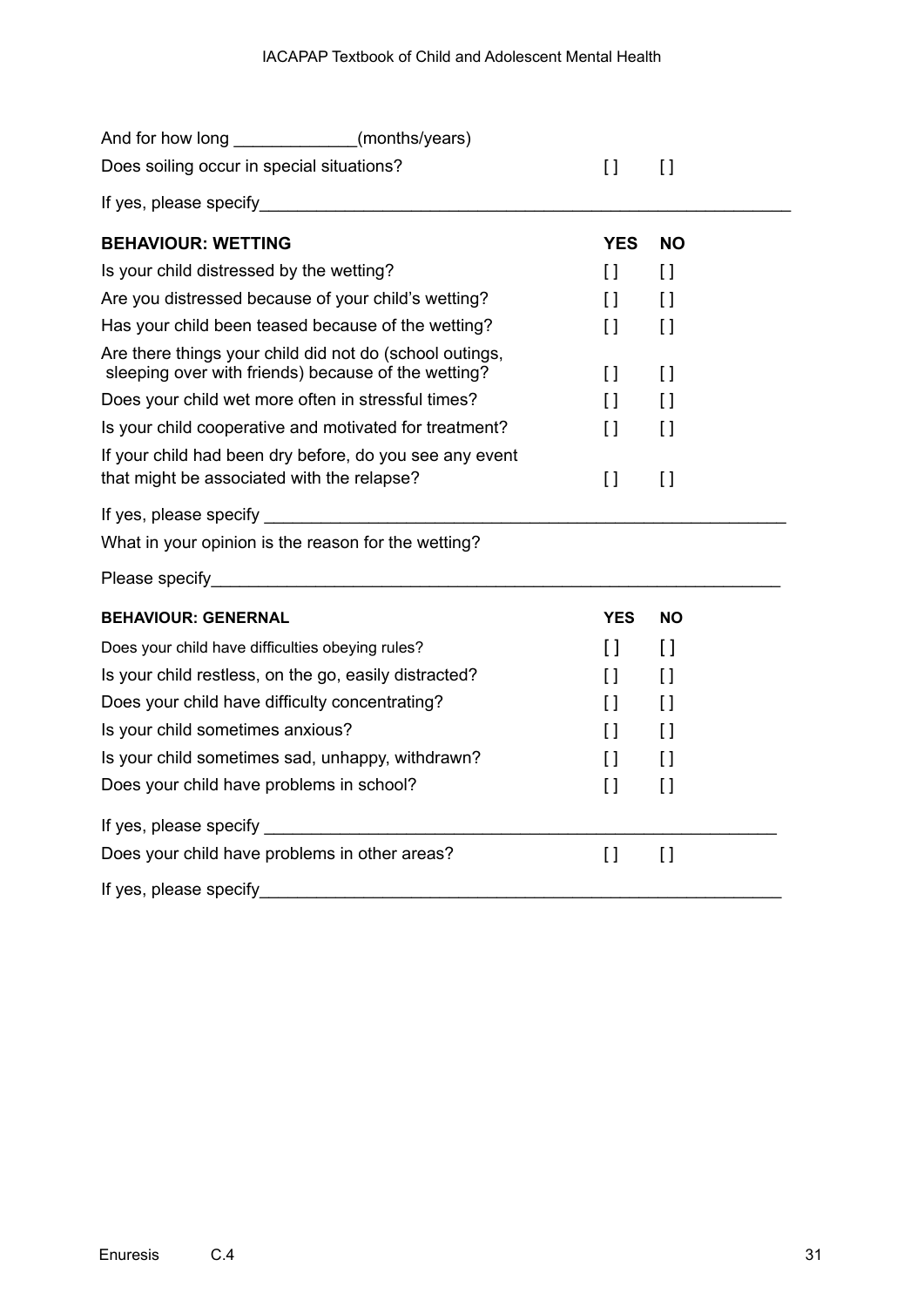# **EXAMPLE OF NOCTURNAL ENURESIS BASELINE CHART**

**(Dry night recorded as 'sun', wet one as 'cloud'– or any other symbol chosen by the child)**

This chart belongs to:\_\_\_\_\_\_\_\_\_\_\_\_\_\_\_\_

| WEEK | Monday | Tuesday | Wednesday | Thursday | Friday | Saturday | Sunday   |
|------|--------|---------|-----------|----------|--------|----------|----------|
|      |        | O       |           |          | O      | O        | <b>U</b> |
| 2.   |        |         |           |          |        |          |          |
| 3.   |        |         |           |          |        |          |          |
| 4.   |        |         |           |          |        |          |          |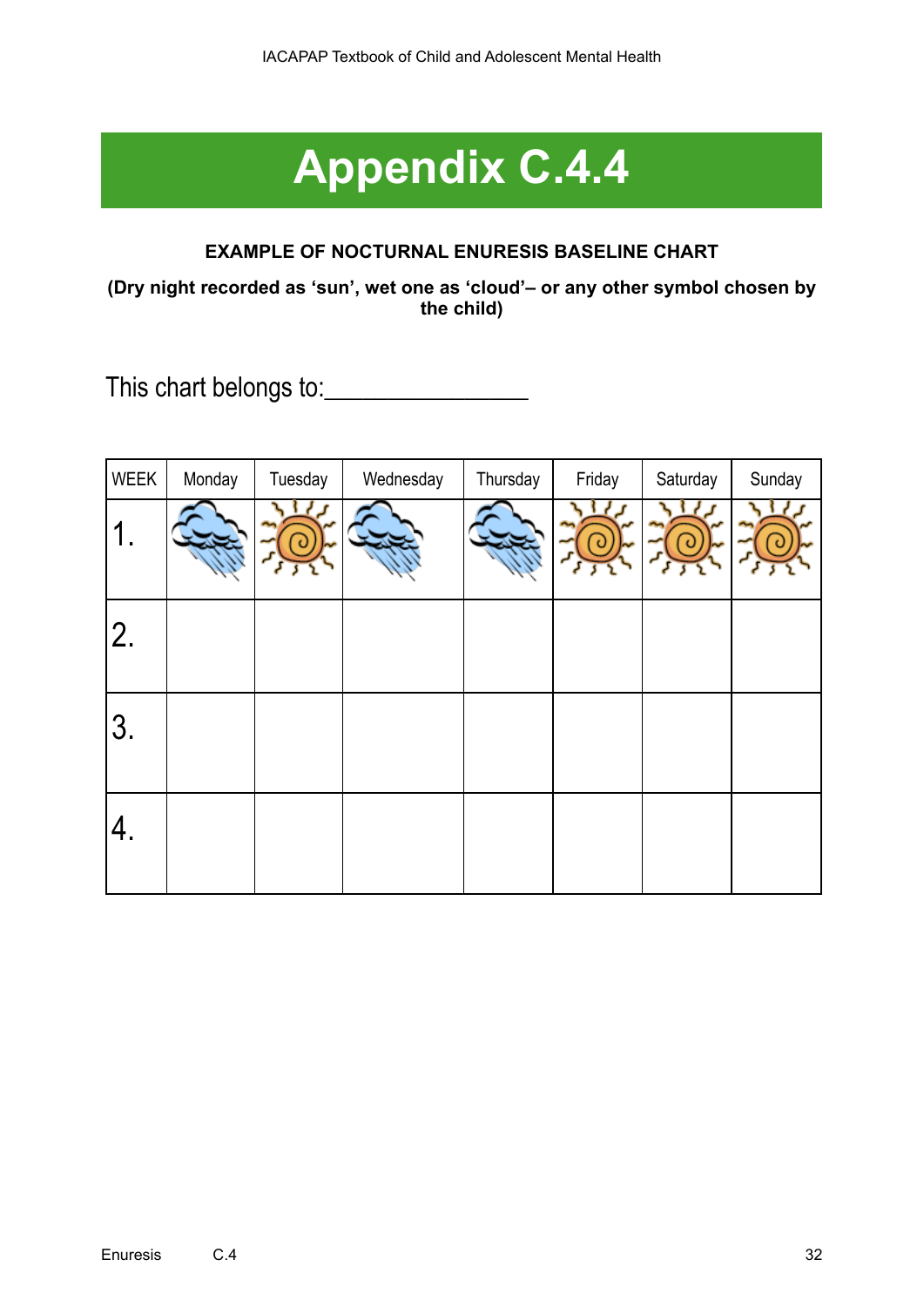# **EXAMPLE OF A CHART TO MONITOR ALARM TREATMENT**

(modified from Butler 1988)

|                                                           | IF DRY       |                               | IF WET           |                               |           |                                    |                           |           |
|-----------------------------------------------------------|--------------|-------------------------------|------------------|-------------------------------|-----------|------------------------------------|---------------------------|-----------|
| Date                                                      | Dry          | Got up<br>and went            | Time of<br>alarm | Child awoke by<br>him/herself |           | Amount of urine in<br>bed (diaper) | Passed urine<br>in toilet |           |
|                                                           |              | to toilet<br>without<br>alarm |                  | Yes                           | <b>No</b> | L=large<br>M=medium<br>S=small     | Yes                       | <b>No</b> |
| Monday<br>10 <sup>th</sup><br>Tuesday<br>11 <sup>th</sup> | $\checkmark$ |                               |                  |                               |           |                                    |                           |           |
|                                                           |              |                               | 11.30            | yes                           |           | M                                  |                           |           |
| Wed $12^{th}$                                             |              |                               |                  |                               |           |                                    |                           |           |
|                                                           |              |                               |                  |                               |           |                                    |                           |           |
|                                                           |              |                               |                  |                               |           |                                    |                           |           |
|                                                           |              |                               |                  |                               |           |                                    |                           |           |
|                                                           |              |                               |                  |                               |           |                                    |                           |           |
|                                                           |              |                               |                  |                               |           |                                    |                           |           |
|                                                           |              |                               |                  |                               |           |                                    |                           |           |
|                                                           |              |                               |                  |                               |           |                                    |                           |           |
|                                                           |              |                               |                  |                               |           |                                    |                           |           |
|                                                           |              |                               |                  |                               |           |                                    |                           |           |
|                                                           |              |                               |                  |                               |           |                                    |                           |           |
|                                                           |              |                               |                  |                               |           |                                    |                           |           |
|                                                           |              |                               |                  |                               |           |                                    |                           |           |
|                                                           |              |                               |                  |                               |           |                                    |                           |           |